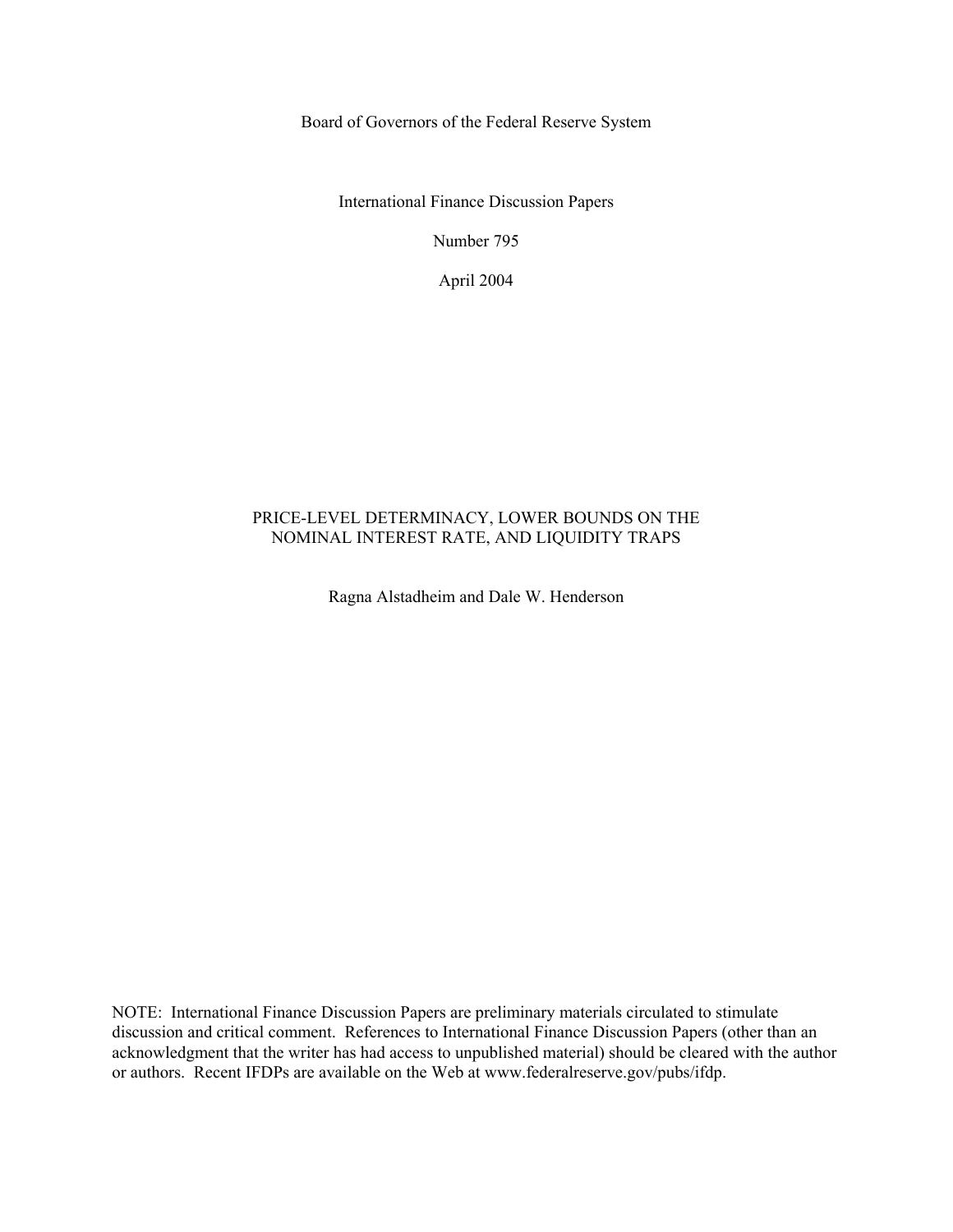#### PRICE-LEVEL DETERMINACY, LOWER BOUNDS ON THE NOMINAL INTEREST RATE, AND LIQUIDITY TRAPS

Ragna Alstadheim and Dale W. Henderson\*

Abstract: We consider monetary-policy rules with inflation-rate targets and interest-rate or money-growth instruments using a flexible-price, perfect-foresight model. There is always a locally-unique target equilibrium. There may also be below-target equilibria (BTE) with inflation always below target and constant, asymptotically approaching or eventually reaching a below-target value, or oscillating. Liquidity traps are neither necessary nor sufficient for BTE which can arise if monetary policy keeps the interest rate above a lower bound. We construct monetary rules that preclude BTE when fiscal policy does not. Plausible fiscal policies preclude BTE for any monetary policy; those policies exclude surpluses and, possibly, balanced budgets.

Keywords: price-level indeterminacy, multiple equilibria, zero bound, liquidity trap, monetary policy, monetary rule, fiscal policy, money demand

\* Alstadheim is an Assistant Professor at Howard University, and Henderson is a Special Adviser in the Division of International Finance at the Federal Reserve Board. For helpful comments, we thank David Bowman, Matthew Canzoneri, Behzad Diba, Refet Gurkaynak, Berthold Herrendorf, Lars Svensson, and participants in a session at the 2001 meetings of the Southern Economics Association; in seminars at Georgetown University, the Federal Reserve Board, and the European Central Bank; and in the Konstanz Seminar on Monetary Theory and Monetary Policy. Remaining errors are our own. Alstadheim thanks the Center for Monetary and Financial Research in Norway and the Federal Reserve Board for financial support and hospitality. The views in this paper are solely the responsibility of the authors and should not be interpreted as reflecting those of the Board of Governors of the Federal Reserve System or any other person associated with the Federal Reserve System. The email addresses of the authors are, respectively, ra7@georgetown.edu and dale.henderson@frb.gov.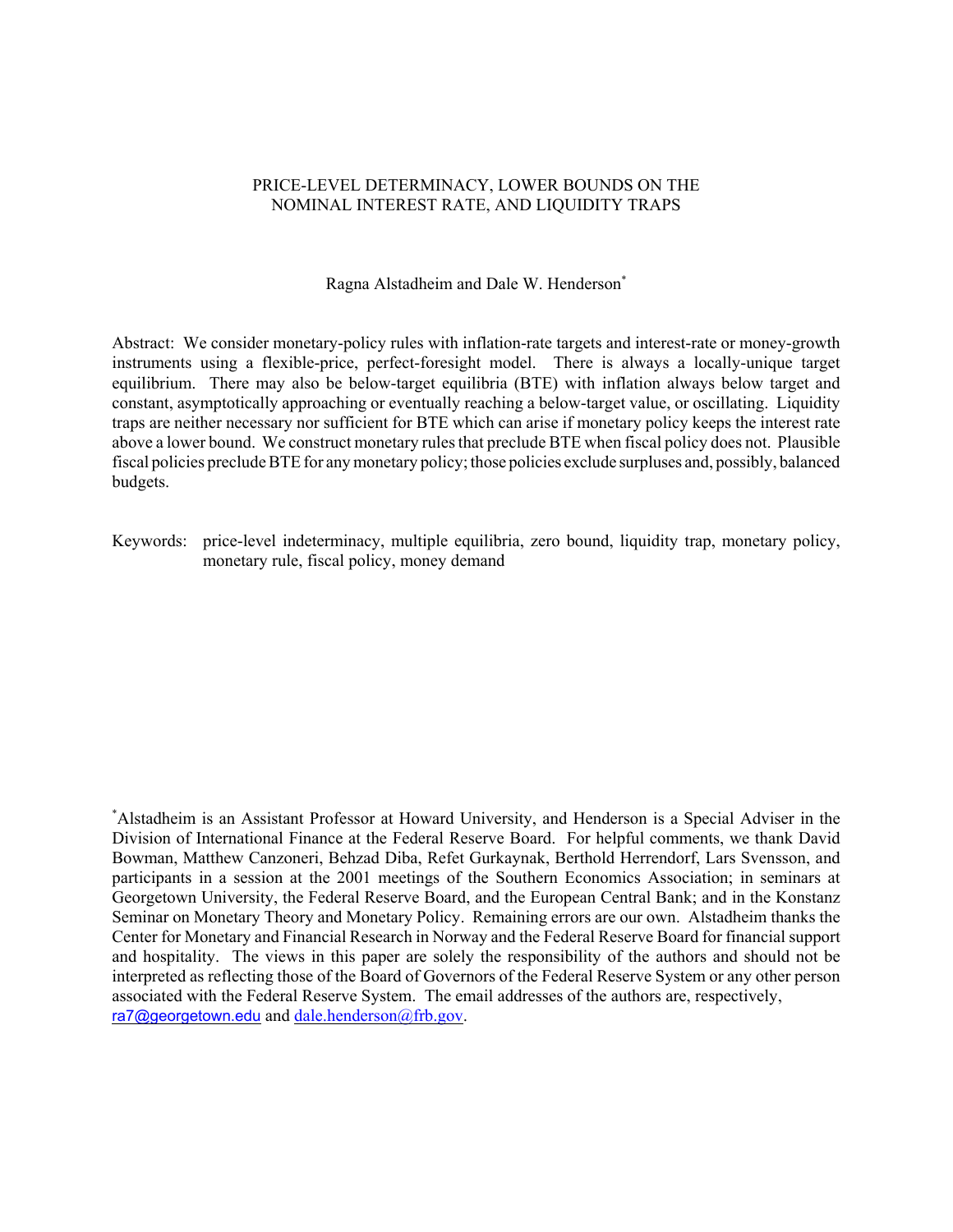# 1 Introduction and summary

In this paper we discuss price-level determinacy when there is a lower bound on the (nominal) interest rate. The lower bound may arise either because of the behavior of (private) agents or because of monetary policy. For generality and relevance, our analysis is conducted in terms of the inflation rate instead of the price level.<sup>1</sup> In our terminology, a model exhibits (inflation-rate) indeterminacy if it has multiple equilibria.

Determinacy in flexible-price models is of both theoretical and practical interest. As regards theory, inflation-rate determinacy is a standard topic. Furthermore, in models with synchronized price contracts, agents must be able to determine what expected inflation would be under price flexibility in order to set their contract prices. As regards practice, the current situation in Japan, with deflation and zero shortterm interest rates, makes it more urgent to ascertain whether the possible existence of multiple equilibria is more than a theoretical curiosum.

Recently, the possibility of indeterminacy has received much attention. Models with standard interest-rate rules or money-growth rules and a locally unique steadystate target equilibrium  $(TE)$  for the inflation rate may have additional equilibria. To be more precise, there may be multiple below-target equilibria  $(BTE)$ , paths along which the inflation rate is always below target and is constant or either asymptotically approaches or eventually reaches a below-target value.2 Fiscal policy may preclude  $BTE$ ; in particular, a balanced-budget fiscal policy precludes  $BTE$  in which the interest rate is always at a zero lower bound.<sup>3</sup>

We illustrate, modify, and extend recent analysis using a perfect-foresight, superneutral model with flexible prices which may have a liquidity trap. We adopt what we regard as the conventional definition of a liquidity trap: a liquidity trap is a region of the money-demand function in which bonds and money are perfect substitutes so that open-market operations in bonds cannot lower the interest rate any further.<sup>4</sup> In our model, a liquidity trap may arise at a zero or at a strictly positive interest rate.

<sup>&</sup>lt;sup>1</sup>Of course, inflation-rate determinacy and price-level determinacy are linked. If the inflation rate (defined as the percentage change in the price level between today and yesterday) is determined and yesterday's price level is known, then today's price level is determined.

<sup>2</sup>A 1999 version of Woodford (2003) cited by Benhabib, Schmitt-Grohe, and Uribe (2001a) contains an explanation of the possible existence of BTE with both interest-rate rules and money-supply rules. In Woodford (2003) and Benhabib, Schmitt-Grohe, and Uribe (2001b) the inflation rate may asymptotically approach a below-target steady state; in Schmitt-Grohe and Uribe (2000), Benhabib, Schmitt-Grohe, and Uribe (2001a) and Eggertson and Woodford (2003) it may eventually reach a below-target steady state.

<sup>3</sup>Woodford (2001a) and Benhabib, Schmitt-Grohe, and Uribe (2001a) consider fiscal policy. Schmitt-Grohe and Uribe (2000) analyze balanced-budget fiscal policy.

<sup>4</sup>McCallum (2001) refers to a 'liquidity trap situation' as a situation in which 'the (usual) interest rate instrument is immobilized'. Svensson (2000) refers to a liquidity trap as a situation with a binding zero lower bound on the nominal interest rate. Krugman (1998) refers to a liquidity trap as a situation where 'monetary policy loses its grip because the nominal interest rate is essentially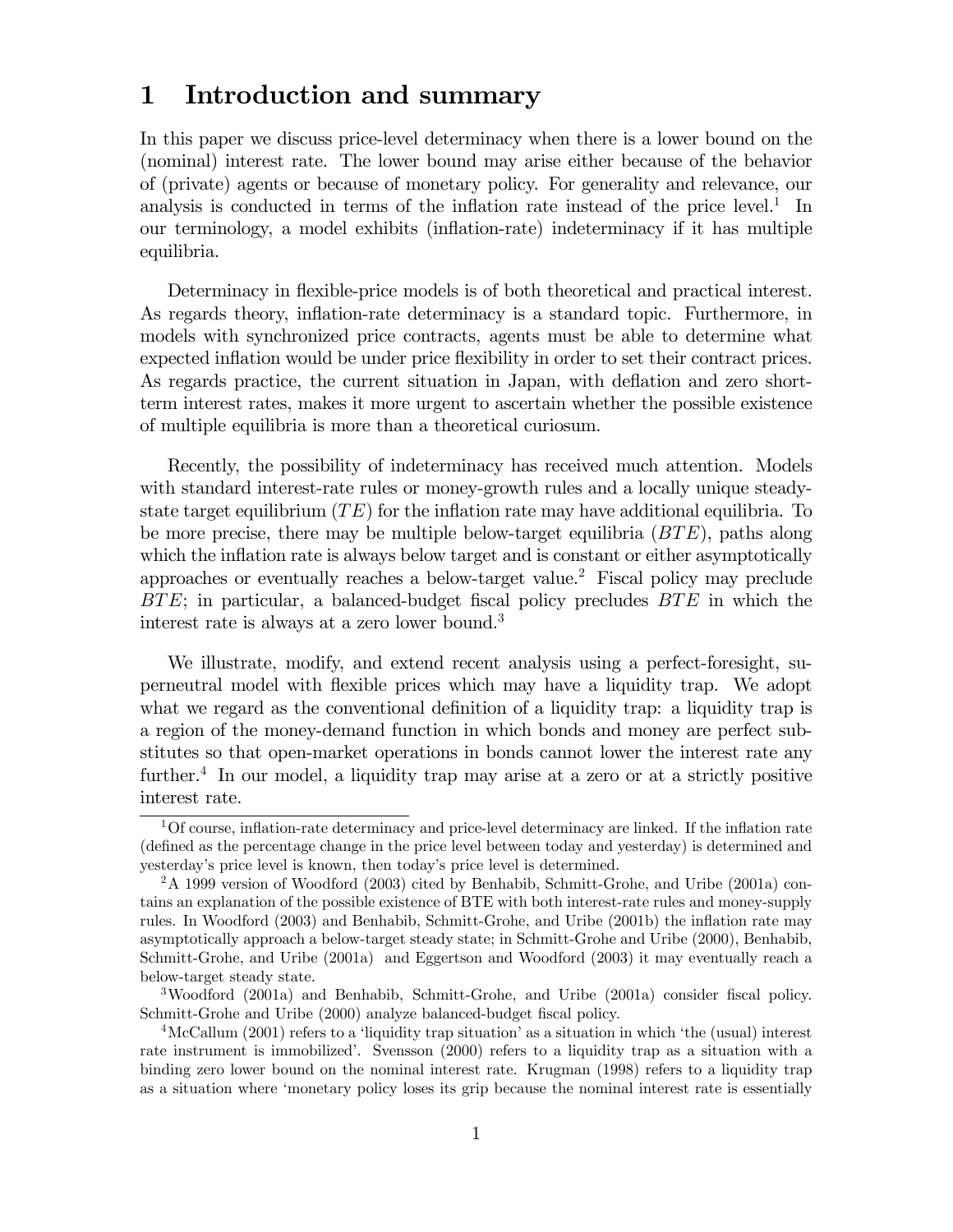It is useful to summarize what we do. We present accessible derivations of the central results regarding indeterminacy given the existence of a lower bound on the interest rate.<sup>5</sup> We distinguish clearly between a lower bound that arises because of monetary policy and one that arises because agents are in a liquidity trap. It turns out that a liquidity trap is neither necessary nor sufficient for BTE.

We also consider monetary-policy rules that preclude  $BTE$ . The monetary policy rules used in deriving indeterminacy results are monotonic in the inflation rate. We present two kinds of monetary-policy rules that may preclude BTE. First, elaborating on an observation in Benhabib, Schmitt-Grohe, and Uribe (2001b), we demonstrate that monetary-policy rules that are not monotonic in the inflation rate may preclude BTE. Second, we present a rule under which the interest rate responds to expected future inflation as well as to current inflation. This rule is asymmetric: the interest rate responds more strongly to expected future inflation if the current inflation rate is below the target rate.

In addition, we show how conclusions about determinacy under alternative monetary rules depend on fiscal policy. For simplicity, we characterize fiscal policy by the growth rate of total nominal government debt. <sup>6</sup> There is always a growth rate of debt high enough to preclude  $BTE$  no matter what the monetary policy because  $BTE$ paths would violate the transversality condition. A balanced-budget fiscal policy (a zero growth rate of debt) is not expansionary enough if the interest rate is positive at least part of the time either because of a positive lower bound or, for example, because of foreseen variation in productivity. Within a range, the combination of a small deficit with a standard interest-rate or money-supply rule guarantees that the  $TE$  is the unique equilibrium because the deficit precludes  $BTE$ .

In the next section we lay our model and discuss two specific money-demand functions. Section 3 is a presentation of some results regarding the existence of  $BTE$  with interest-rate rules. We discuss indeterminacy under money-growth rules in section 4. In section 5, we present monetary-policy rules that assure determinacy. Section 6 is a discussion of some implications of fiscal policy for determinacy. Concluding remarks are provided in section 7.

zero [and] the quantity of money becomes irrelevant because money and bonds are essentially perfect substitutes'. Our definition is the same as Krugman's except that, like Sargent (1987) among others, we explicitly allow for a liquidity trap at a positive interest rate.

<sup>&</sup>lt;sup>5</sup>Since our model has flexible prices and exhibits superneutrality, a lower bound can give rise to only nominal indeterminacy. However, using a model with sticky prices, Benhabib, Schmitt-Grohe, and Uribe (2001b) show that a lower bound can give rise not only to nominal indeterminacy but also to real indeterminacy.

<sup>6</sup>The characterization of fiscal policy in Eggertson and Woodford (2003) is more general and includes ours as a special case.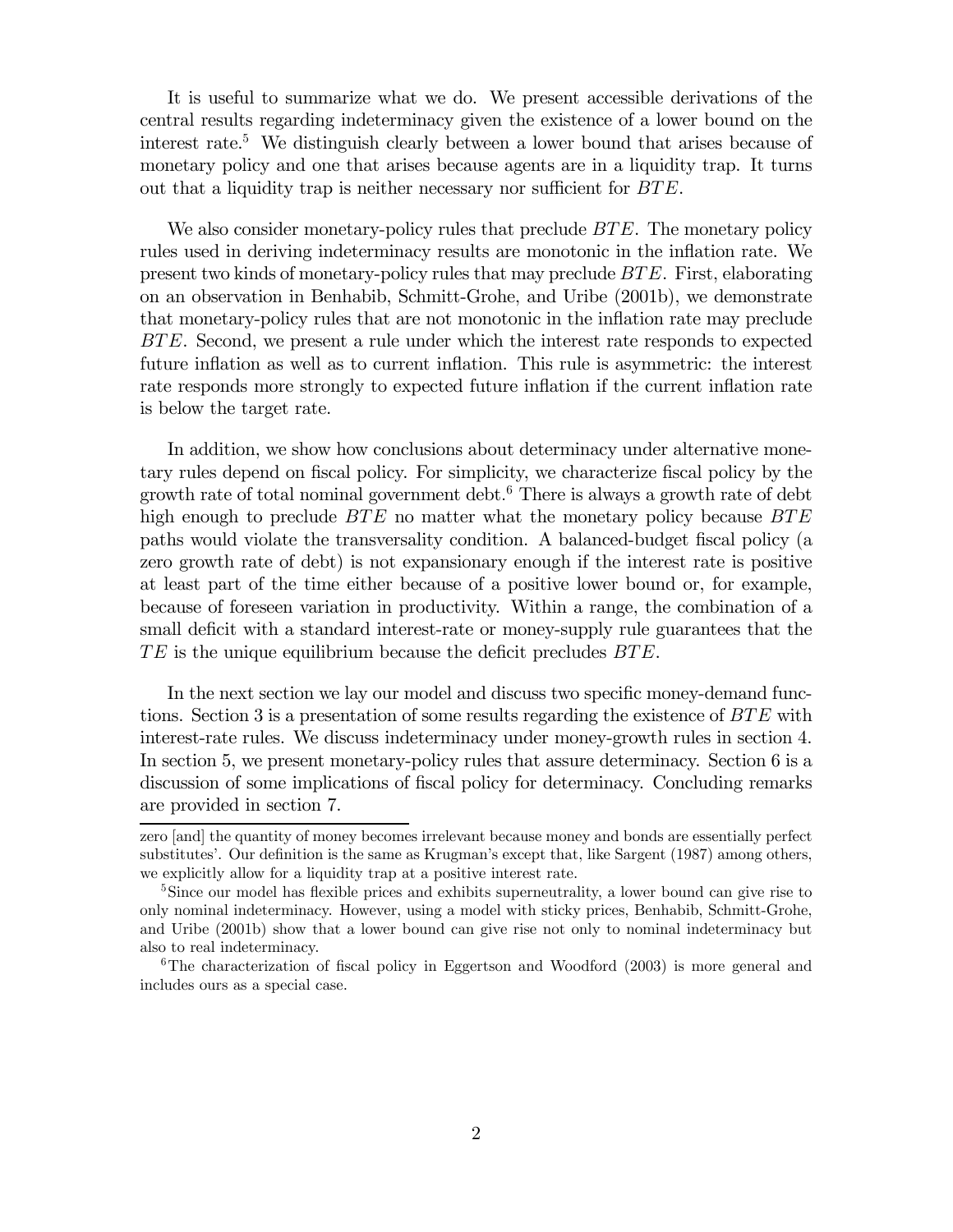# 2 The model

#### 2.1 Agents

Our model economy is populated by a continuum of agents each of which acts simultaneously as a consumer and a producer. For simplicity, we assume that the product market is perfectly competitive, that prices are flexible, and that agents have perfect foresight. The problem of each agent is to find the

$$
\begin{aligned}\n\lim_{C_t, B_t, M_t, Y_t} \sum_{t=0}^{\infty} \beta^t \left\{ U(C_t) + V(m_t) - \left[ 1/ \left( 2\rho_t \right) \right] Y_t^2 \right\} \\
U'(C_t) > 0, \quad U''(C_t) < 0, \quad m_t = M_t / P_t, \quad V'(m_t) \ge 0, \quad V''(m_t) \le 0\n\end{aligned} \tag{1}
$$

subject to the following period budget and positivity constraints:

$$
P_t Y_t + M_{t-1} + I_{t-1} B_{t-1} = T_t + P_t C_t + M_t + B_t
$$
  
\n
$$
C_t > 0, M_t > 0, P_t > 0, \rho_t > 0 \quad \forall \ t
$$
\n(2)

Period utility is increasing in consumption, weakly increasing in real (money) balances  $m_t$ , and decreasing in output.<sup>7</sup>  $\rho_t$  represents the level of productivity; as  $\rho_t$  increases the production of a given level of output causes less disutility.<sup>8</sup> The agent takes as given the money price of goods  $(P_t)$  and the gross nominal interest rate  $(I_t)$  earned on a bond held from period t to period  $t + 1$ , and chooses holdings of two nominal financial assets, money  $(M_t)$  and bonds  $(B_t)$ ; consumption  $(C_t)$ ; and output  $(Y_t)$ . According to the period budget constraint, nominal income from production in this period plus nominal money balances and bond holdings inclusive of interest from last period must equal tax payments  $T_t$  plus the sum of consumption and money and bond holdings for this period. In addition, each agent and, therefore, agents as a group are subject to a no-Ponzi-game condition:

$$
\lim_{t \to \infty} (M_t + B_t) \Pi_{k=0}^{k=t-1} I_k^{-1} \ge 0, \quad \Pi_{k=0}^{k=-1} I_k^{-1} \equiv 1 \tag{3}
$$

where  $M_t + B_t$  is their net (nominal) financial assets in period t.

$$
-\phi_t l_t = -\phi_t (y_t/A_t)^2 = -\left[1/(2\rho_t)\right] y_t^2, \qquad \rho_t = A_t^2/(2\phi_t)
$$

<sup>&</sup>lt;sup>7</sup>We consider specific functional forms for  $V(m_t)$  in section 2.3 and for  $U(C_t)$  in section 6.3.

<sup>&</sup>lt;sup>8</sup> Increases in  $\rho_t$  can be interpreted either as increases in productivity or decreases in the disutility of labor if agents supply their desired amounts of labor either because they are consumer-producers or because they participate in a labor market that clears. Following Obstfeld and Rogoff (1996), let  $-\phi_t l_t$  be the disutility associated with labor  $(l_t)$  and let  $A_t l_t^{\frac{1}{2}}$  be the production function. Inverting the production function yields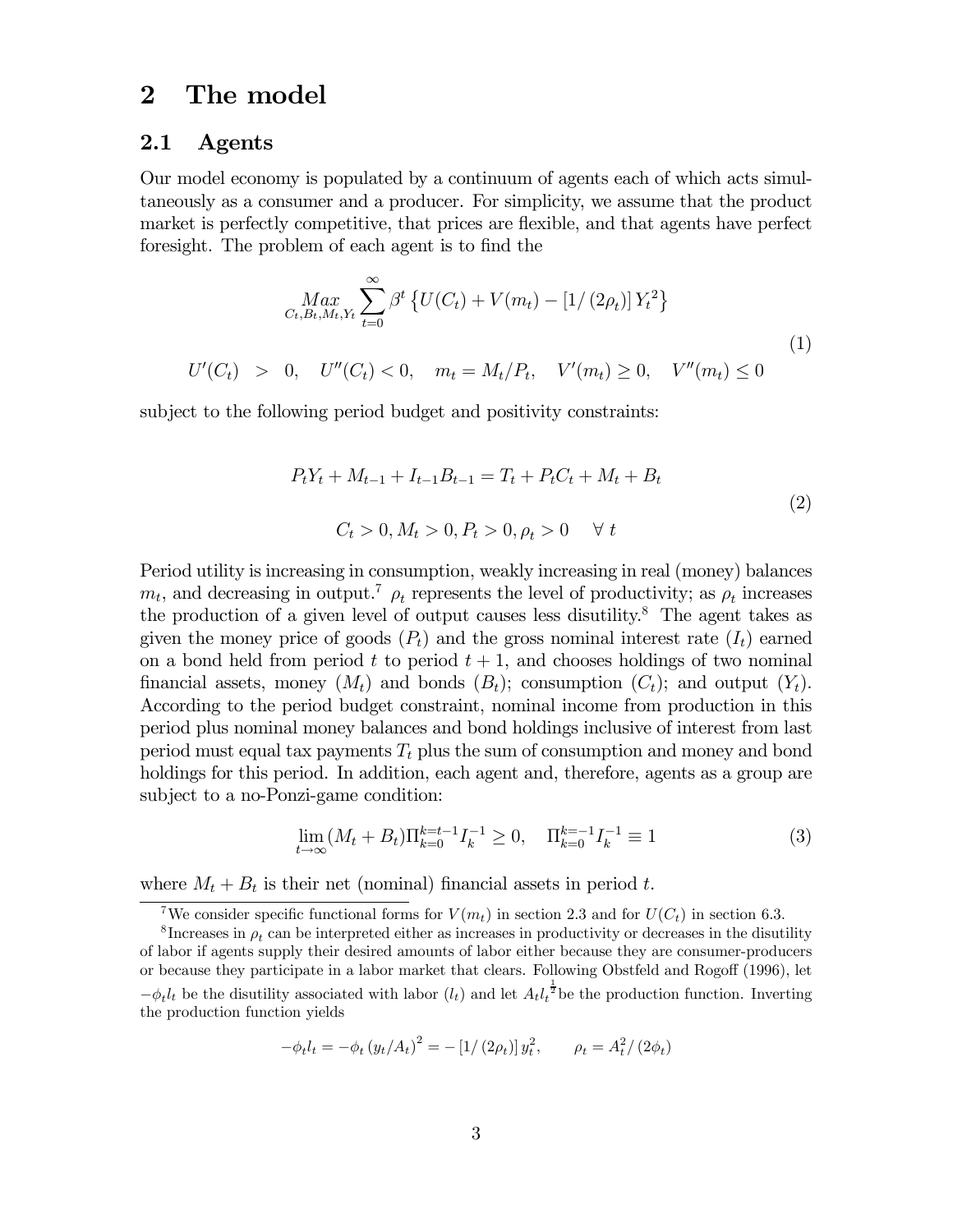To simplify exposition, in sections 2 - 6 we express the nominal interest rate, the real interest rate and inflation rate in gross terms and refer to them as 'the interest rate', 'the real interest rate', and 'the inflation rate' respectively. In the introductory and concluding sections, we refer to the net nominal interest rate as 'the interest rate' in order to facilitate comparison of our results to those of others.

Three necessary conditions for an optimum are

$$
U'(C_t) = \beta U'(C_{t+1}) \frac{I_t}{\Pi_{t+1}}
$$
 (bonds) \t\t(4)

$$
U'(C_t) = V'(m_t) + \beta U'(C_{t+1}) \frac{1}{\Pi_{t+1}}
$$
 (money) (5)

$$
C_t = \rho_t U'(C_t) \tag{6}
$$

where  $\Pi_{t+1} = \frac{P_{t+1}}{P_t}$  is the (backward looking) gross inflation rate. A fourth necessary condition (the transversality condition) is that (3) hold with equality

$$
\lim_{t \to \infty} (M_t + B_t) \Pi_{k=0}^{k=t-1} I_k^{-1} = 0,\tag{7}
$$

Informally, since the marginal utility of consumption is always positive, it cannot be optimal for the present value of agents' 'end of horizon' net financial assets to be strictly positive. The first order conditions have been written as equilibrium conditions:  $Y_t$  has been set equal to  $C_t$  as it must be in equilibrium since there is no government spending, and desired asset stocks have been set equal to actual asset stocks.

We assume that productivity is constant  $(\rho_t = \rho)$  except in section 6.3. Under this assumption, the four equilibrium conditions  $(4)$ ,  $(5)$ ,  $(6)$ , and  $(7)$  reduce to the Fisher equation, the money market equilibrium condition, the output determination equation, and the transversality condition:

$$
I_t = R\Pi_{t+1} \tag{8}
$$

$$
I_t = \frac{U'(\bar{C})}{U'(\bar{C}) - V'(m_t)}
$$
\n
$$
\tag{9}
$$

$$
\bar{C} = \rho U'(\bar{C}) \tag{10}
$$

$$
\lim_{t \to \infty} (M_t + B_t) \Pi_{k=0}^{k=t-1} I_k^{-1} = 0,
$$
\n(11)

where  $R \equiv \frac{1}{\beta} > 1$  is the constant gross real interest rate and  $\overline{C}$  is the constant flexible-price value of consumption.  $I_t \leq 0$  is ruled out by (8), given  $R, \Pi_{t+1} > 0$ . In turn, (9) implies that  $U'(\bar{C}) > V'(m_t)$ , so depending on the functional form of  $V'(m_t)$ there may be a lower bound on  $m_t$  that is greater than zero. Since  $U'(\bar{C}) > 0$  and  $V'(m_t) \geq 0$ , (9) implies  $I_t \geq \Omega \geq 1$ , where  $\Omega$  is the lower bound on  $I_t$  implied by  $V'(m_t)$ . Since  $R > 1$  and  $I_t \ge \Omega$ , (8) also implies  $\Pi_t \ge \frac{\Omega}{R}$ .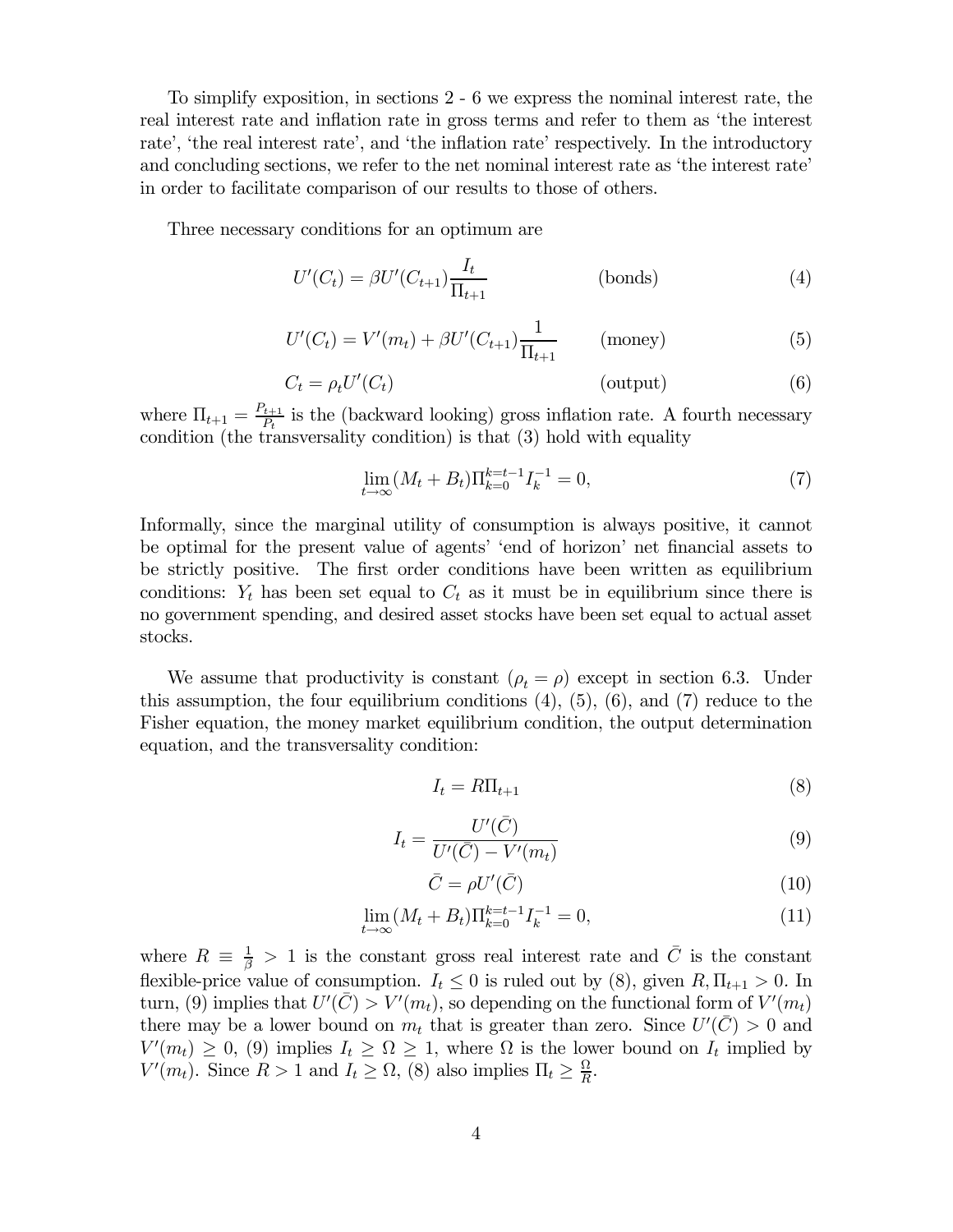### 2.2 Policy

We assume that fiscal policy determines the total amount of nominal government bonds outstanding,  $D_t$ , through control of the budget deficit inclusive of interest payments. Monetary policy determines whether these bonds are held by the monetary authority as a match for the money supply,  $M_t$ , or directly by the public,  $B_t$ , through control of open-market operations. The consolidated government balance sheet implies that  $D_t = M_t + B_t$ . Most of this paper is devoted to the analysis of determinacy under alternative monetary-policy rules which are specified below. Except in section 6, we assume that fiscal policy is conducted so that (11) holds for any path of the nominal interest rate.<sup>9</sup> Fiscal policy and equation  $(11)$ , therefore, may be disregarded until that section.

So that we can discuss indeterminacy in our stripped-down model, we assume that there is a target equilibrium (TE) with a target value for inflation ( $\Pi^*$ ) given by  $\Pi^* > \frac{\Omega}{R}$  because of considerations not included in the model. Since the target nominal interest rate  $(I^*)$  must satisfy  $I^* = R\Pi^*$ , it is given by  $I^* > \Omega$ . Absent such considerations, the optimal values for  $\Pi_t$  and  $I_t$  would be  $\frac{\Omega}{R}$  and  $\Omega$ , respectively. Our main focus is on the possible existence of below-target equilibria  $(BTE)$ . We define BTE as weakly increasing or decreasing paths for inflation and the interest rate along which they are always below  $\Pi^*$  and  $I^*$  respectively, and are either constant at, asymptotically approach, or eventually reach values represented by  $\Pi^{BTE}$  and  $I^{BTE}$ , respectively, where  $I^* > I^{BTE} = R\Pi^{BTE} \geq \Omega$ .

#### 2.3 Money demand and lower bounds on the interest rate

We consider two particular specifications of money demand. Under both specifications the gross nominal interest rate has a lower bound (possibly one). Equation (9) implies

$$
I_t = \frac{U'(\bar{C})}{U'(\bar{C}) - V'(m_t)} \ge \frac{U'(\bar{C})}{U'(\bar{C}) - \lim_{m_t \to \infty} V'(m_t)} = \Omega \ge 1
$$
\n(12)

Of course, a lower bound of one for  $I_t$  implies a lower bound of zero for the net nominal interest rate.

The lower bound  $\Omega$  may be unattainable or attainable. To model an attainable lower bound  $(ALB)$  for  $I_t$ , we assume that the utility of real balances is given by

$$
V(m_t) = \begin{cases} \frac{V'm_t - \frac{1}{2}(\overline{m} - m_t)^2 & \text{for } m_t \le \overline{m} \\ \frac{V'm_t}{\overline{m}} & \text{for } m_t > \overline{m} \end{cases}, \qquad \overline{m} > 0 \tag{13}
$$

<sup>&</sup>lt;sup>9</sup>This means that (except in section 6) fiscal policy is assumed to be Ricardian according to the definition of Benhabib, Schmitt-Grohe, and Uribe (1998). A sufficient condition for (11) to hold is that the gross growth rate of total government debt is low enough. Since the nominal interest rate enters equation (11), the maximum permissible growth rate depends on monetary policy and the rest of the model.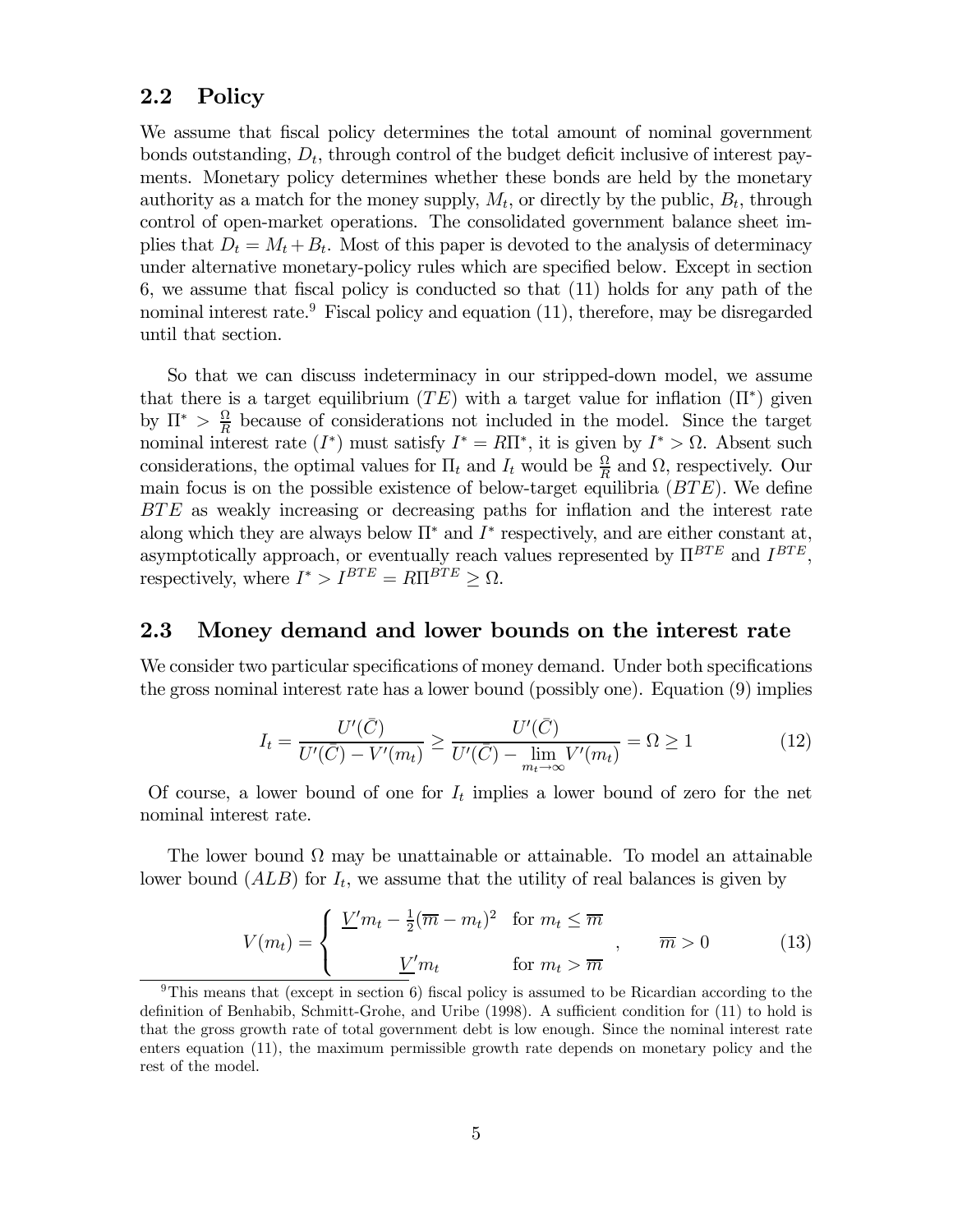As before,  $\underline{V}' \ge 0$  represents the minimum marginal utility of real balances. Equation (12) implies

$$
I_t = \begin{cases} \frac{U'(\bar{C})}{U'(\bar{C}) - (\overline{m} - m_t) - \underline{V}'} & \text{for } m_t \leq \overline{m} \\ \frac{U'(\bar{C})}{U'(\bar{C}) - \underline{V}'} & \text{for } m_t > \overline{m} \end{cases} \geq \frac{U'(\bar{C})}{U'(\bar{C}) - \underline{V}'} = \Omega^{ALB}, \quad (14)
$$

To model an unattainable lower bound  $(ULB)$ , we assume that the utility of real balances is given by

$$
V(m_t) = \underline{V}'m_t + \gamma \ln m_t \qquad \gamma > 0, \quad \underline{V}' \ge 0, \quad m_t > \frac{\gamma}{U'(\overline{C}) - \underline{V}'} \tag{15}
$$

where  $\underline{V}'$  represents the lower limit of the marginal utility of real balances. With this functional form, equation (9) implies

$$
I_t = \frac{U'(\bar{C})}{U'(\bar{C}) - \frac{\gamma}{m_t} - \underline{V}'} > \frac{U'(\bar{C})}{U'(\bar{C}) - \lim_{m_t \to \infty} \frac{\gamma}{m_t} - \underline{V}'} = \frac{U'(\bar{C})}{U'(\bar{C}) - \underline{V}'} = \Omega^{ULB}
$$
(16)

Money-demand functions with an  $ALB$  and an  $ULB$  are represented in figure  $1.10$ In both cases,  $\Omega = 1$  if and only if  $\underline{V}' = 0$ . With an ALB there is a liquidity trap, as conventionally defined, at the lower bound. Purchases of bonds with money can not lower the interest rate. With an  $ULB$  there is never a liquidity trap. Purchases of bonds with money can always lower the interest rate, if only by an infinitessimal amount.

From (16), (14), and  $I > 0$  (from (4)) we know that there exists a minimum level for real money balances denoted by <u>m</u>:  $m \ge m = \max{\{\overline{m} + \underline{V}' - U'(\overline{C}), 0\}}$  with an ALB model, and  $m > m = \frac{\gamma}{U'(\bar{C}) - \underline{V'}}$  with an ULB. In order for  $\lim_{m \to \underline{m}} I = \infty$  in the  $ALB$  model, we need  $\overline{m} + \underline{V} - U'(\overline{C}) \geq 0$ .

## 3 Interest-rate rules and BTE

We begin by assuming that monetary policy takes the form of interest-rate rules and consider two examples. The general form of the interest-rate rules is

$$
I_t = g(I^*, \frac{Y_t}{\overline{Y}}, \frac{\Pi_t}{\Pi^*})
$$
\n(17)

where  $\Pi^*$  is the target-equilibrium  $(TE)$  inflation rate and  $\overline{Y} = \overline{C}$  is the flexible-price output level. With flexible prices, output is always at its flexible-price level ,  $Y_t = \overline{Y}$ , so from now on we omit  $\frac{Y_t}{\tilde{Y}}$ . We assume that the elasticity of the interest rate with respect to the inflation rate evaluated at the target inflation rate is greater than one. If

<sup>&</sup>lt;sup>10</sup>For figure 1, <u> $V' = 0.001$ </u>,  $\gamma = 1$ ,  $\overline{m} = 2$ , and  $U'(\overline{C}) = 1$ .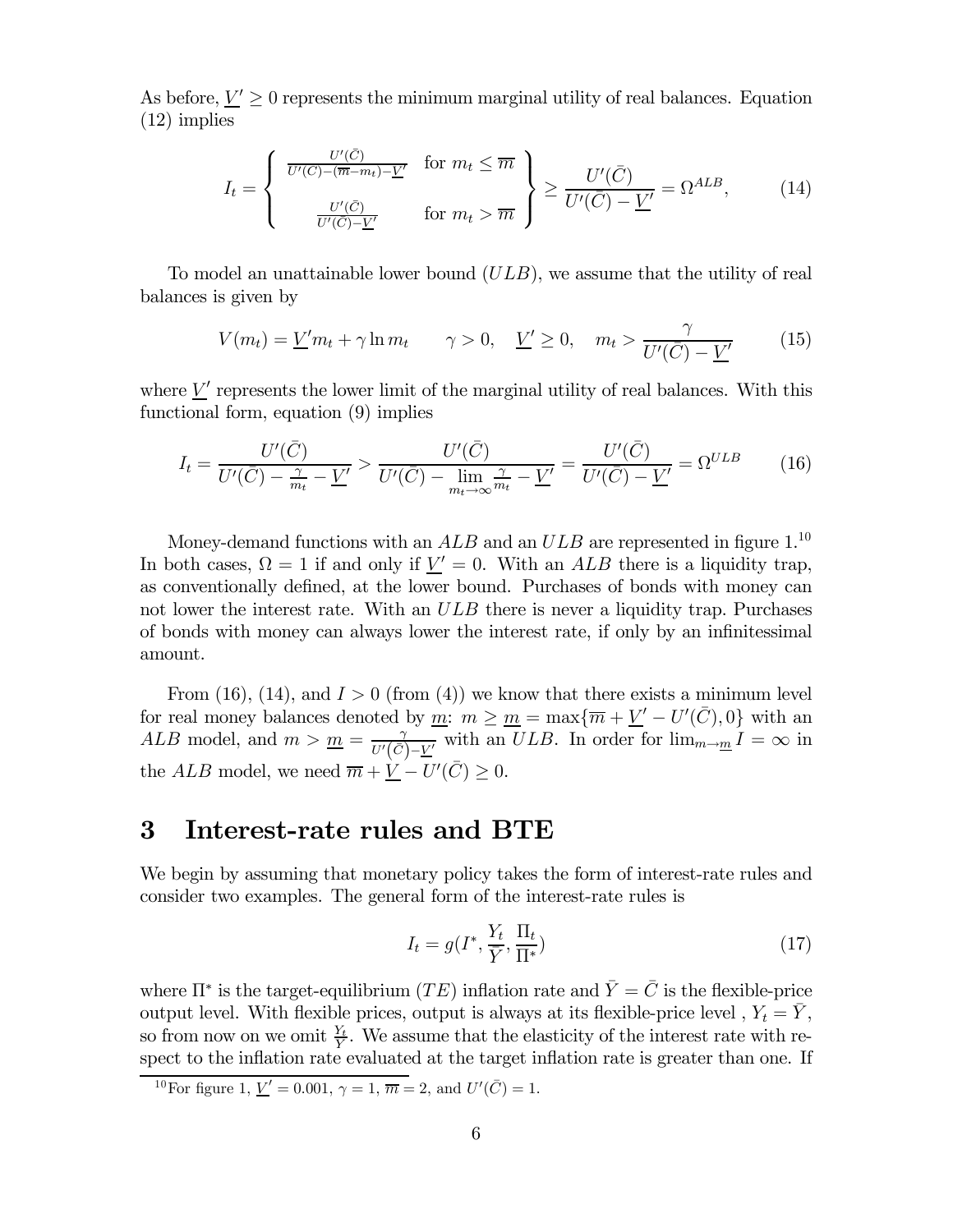$\Pi_t = \Pi^*$ , then  $I_t = I^*$ . In this and the following section, we assume that the interestrate rule is at least weakly increasing in the inflation rate and that the interest rate has a lower bound, either a preference-determined lower bound or a policy-determined lower bound. A preference-determined lower bound might exist because of a liquidity trap. A policy-determined lower bound might exist, for example, because the monetary authority wants to keep money market funds economic.<sup>11</sup> Under these assumptions, interest-rate rules are associated with two steady-state equilibria: a  $TE$ with  $\Pi_t = \Pi^*$  and a  $BTE$ , where  $\Omega/R \leq \Pi^{BTE} < \Pi^*$  and  $\Omega \leq I^{BTE} < I^*$ .

## 3.1 A preference-determined lower bound

First, consider the case of an interest-rate rule under which the interest rate may go all the way to the *preference-determined* lower bound,  $\Omega^{ALB}$ , associated with an  $ALB$ money-demand function:<sup>12</sup>

$$
I_t = \max\left[\Omega^{ALB}, I^*\left(\frac{\Pi_t}{\Pi^*}\right)^\lambda\right], \qquad \lambda > 1 \tag{18}
$$

The piecewise log-linear rule (18) is globally (weakly) increasing in the inflation rate, and the elasticity of the interest rate with respect to the inflation rate in the strictly increasing part is  $\lambda > 1$ .<sup>13</sup> We refer to this case as the liquidity-trap case.

The Fisher equation (8), the interest-rate rule (18), and  $I^* = R\Pi^*$  imply a loglinear difference equation in  $\Pi_t$  when  $I_t > \Omega^{ALB}$ :

$$
\Pi_{t+1} = \frac{I^*}{R} \left(\frac{\Pi_t}{\Pi^*}\right)^\lambda = (\Pi^*)^{1-\lambda} (\Pi_t)^\lambda
$$
\n
$$
\hat{\Pi}_{t+1} = (1-\lambda)\hat{\Pi}^* + \lambda \hat{\Pi}_t
$$
\n(19)

where variables with hats over them represent logarithms. The solution is

$$
\hat{\Pi}_{t+k} = \hat{\Pi}^* + (\lambda)^k [\hat{\Pi}_t - \hat{\Pi}^*]
$$
\n(20)

One possible steady-state equilibrium is inflation equal to the target rate. If one could disregard the lower bound on the interest rate, this would be the only equilibrium. Deviations from the inflation target would result in explosive or implosive paths of inflation since  $\lambda > 1$ .

However, equation (20) applies only when it calls for an interest rate at or above  $\Omega^{ALB}$ . The inflation rate cannot decline forever. If the inflation rate given by (20)

 $11$  For these funds to survive, there must be some spread between the market rates they earn and the deposit rates they pay as noted by Bernanke and Reinhart (2004).

 $12$ In this sense, the rule (18) is similar to the one used in Schmitt-Grohe and Uribe (2000) and in the appendix of Benhabib, Schmitt-Grohe, and Uribe (2001a).

<sup>&</sup>lt;sup>13</sup>We use an interest-rate rule of the form (18) so that the inflation-rate term in the strictly increasing range is directly comparable to the inflation-rate term in the money-supply rule (28).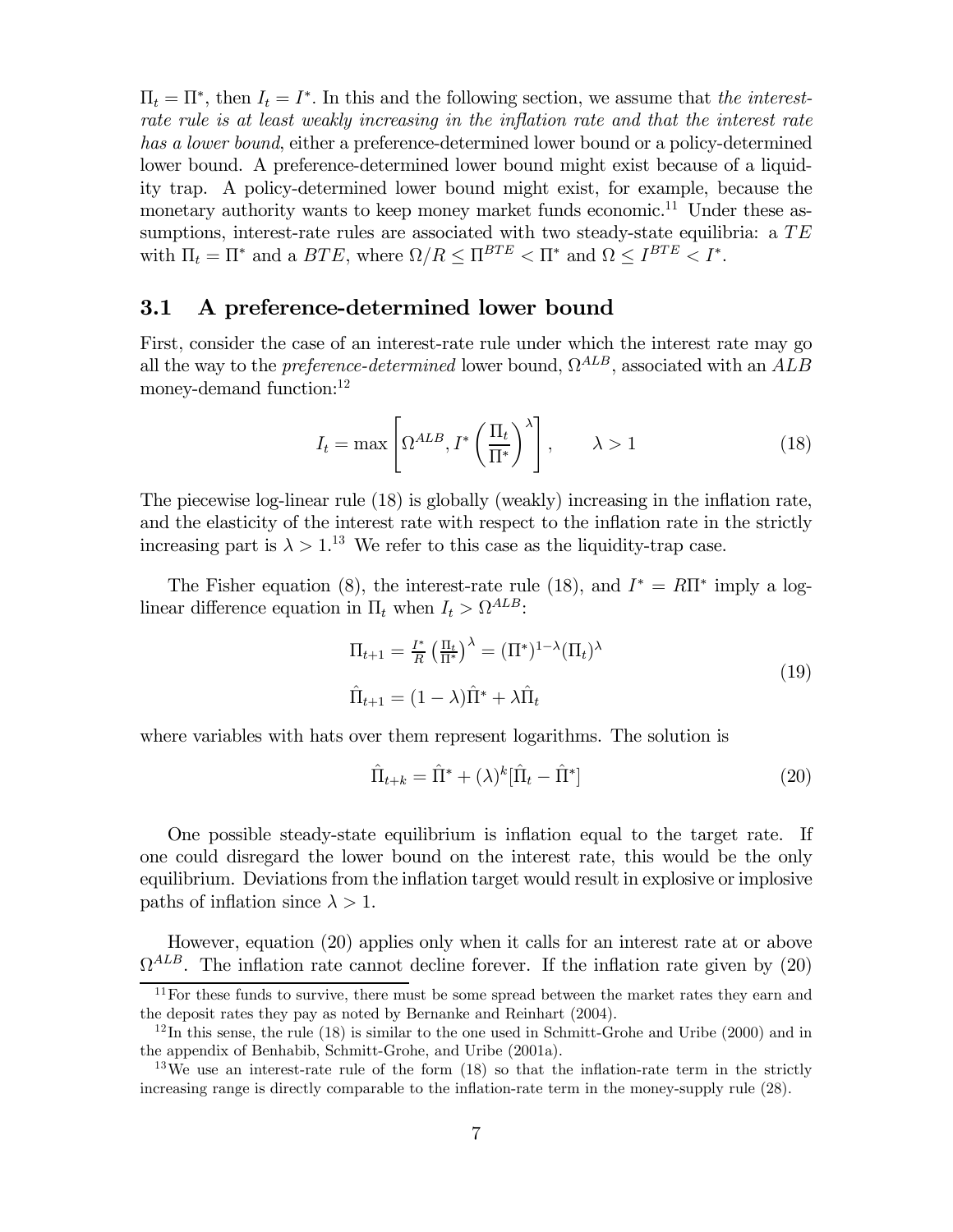calls for an interest rate below  $\Omega^{ALB}$ , the inflation rate is determined by the Fisher equation (8) together with  $I_t = \Omega^{ALB}$  instead of by (20). That is, the inflation rate will stop declining when it is equal to its lower bound:

$$
\Pi_{t+1} = \frac{\Omega^{ALB}}{R} \tag{21}
$$

The difference equation reflecting the lower bound has the form shown in figure  $2^{14}$ 

$$
\Pi_{t+1} = \max\left[\frac{\Omega^{ALB}}{R}, (\Pi^*)^{1-\lambda}(\Pi_t)^{\lambda}\right]
$$
\n(22)

The list of equilibria as indexed by  $\Pi_0$  is

- 1.  $\Pi_0 = \Pi^*$ . Steady-state TE.
- 2.  $\Pi_0 \in \langle \frac{\Omega^{ALB}}{R}, \Pi^* \rangle$ .  $\Pi_t$  decreases to  $\frac{\Omega^{ALB}}{R}$  in finite time.
- 3.  $\Pi_0 = \frac{\Omega^{ALB}}{R}$ . Steady-state  $BTE$  equilibrium.
- 4.  $\Pi_0 \in \langle 0, \frac{\Omega^{ALB}}{R} \rangle$ . Equilibria with  $\Pi_0 < \Pi_t = \frac{\Omega^{ALB}}{R}, t > 0.15$

Along any BTE path, the inflation rate eventually reaches  $\frac{\Omega^{ALB}}{R}$  so that  $I_t$  reaches its liquidity-trap value  $\Omega^{ALB}$  at which the levels of the nominal and real money supplies are indeterminate.<sup>16</sup> Hence, the number of equilibria is even larger than indicated above. Let the liquidity trap be reached in period n at price level  $P_n$ , given a particular initial  $P_0$ . There is an infinity of equilibria associated with each initial  $P_0 \in \langle 0, \Pi^*P_{-1} \rangle$ . Once the liquidity trap is reached, the set of possible paths for  $M_k$ ,  $k \geq n$  includes all paths for which  $\frac{M_k}{P_k} \in [\overline{m}, \infty)$ ,  $k \geq n$  since agents are indifferent between money and bonds.

There may be more equilibria than those listed above. Beginning on any initial inflation rate above  $\Pi^*$  the inflation rate follows follows a divergent path. Such divergent paths have been referred to as speculative hyperinflations, for example, by Obstfeld and Rogoff, who have discussed ways of precluding them.17 Throughout this paper we assume that paths with ever increasing inflation are precluded.

For the sake of comparison, we briefly consider the case of an interest-rate peg in which  $\lambda = 0$  and the difference equation in figure 2 is a horizontal line. Suppose

<sup>&</sup>lt;sup>14</sup>For figure 2,  $\Pi^* = 1.025$ ,  $\Omega^{ALB} = 1.001$ ,  $1/R = 0.975$ , and  $\lambda = 2$ .

<sup>&</sup>lt;sup>15</sup>The initial inflation rate is not constrained by the lower bound  $\Omega^{ALB}/R$ . The reason is that the constraint on the inflation rate is implied by the Fisher equation in combination with the interest rate given by the interest-rate rule. The Fisher equation has no implications for the initial price level or the inflation rate  $\frac{P_0}{P_{-1}} = \Pi_0$ , but it has implications for the inflation rate  $\frac{P_1}{P_0}$ . Hence,  $\Pi_1 \ge \Omega^{ALB}/R$ .

 $16$ Otherwise, the nominal money supply is determined by the nominal interest rate and the moneydemand function, given the unique inflation rate associated with the TE.

<sup>17</sup>See Obstfeld and Rogoff (1983) and Obstfeld and Rogoff (1986).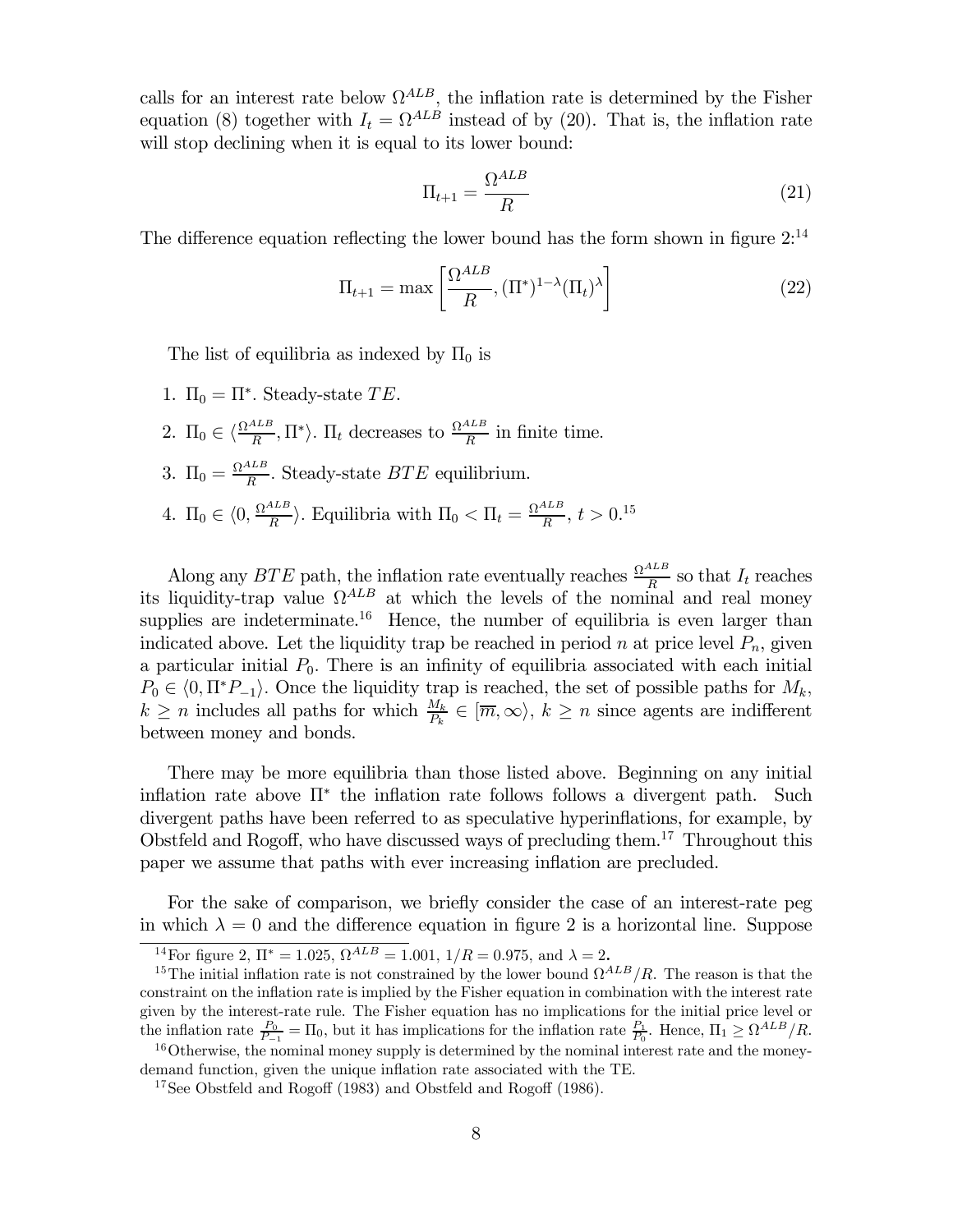it is announced that  $I_t$  will equal  $I^*$  in period t and all future periods. The Fisher equation (8), implies that  $I^*$  would be associated with  $\Pi^*$  from period  $t + 1$  on. However, this interest-rate rule would not pin down the initial inflation rate. There would be a continuum of equilibria, indexed by the initial inflation rate  $\Pi_t \in \langle 0, \Pi^* \rangle$ . However, if the monetary authorities specify the initial level of the money supply in addition to the interest-rate peg, the initial inflation rate is determinate, since there is a unique level of real balances associated with  $I_t = I^*$ .

#### 3.2 A policy-determined lower bound

Now consider interest-rate rules designed to keep the gross nominal interest rate from falling below a *policy-determined* lower bound,  $Λ$ , that may be above  $Ω$ . The policy-determined lower bound may be attainable,  $\Lambda^{ALB}$ , or unattainable,  $\Lambda^{ULB}$ . For example, with the interest-rate rule

$$
I_t = \max\left[\Lambda^{ALB}, I^*\left(\frac{\Pi_t}{\Pi^*}\right)^\lambda\right], \qquad \Lambda^{ALB} \ge \Omega, \qquad \lambda > 1 \tag{23}
$$

the policy-determined lower bound is attainable. This rule and the difference equation in inflation that it implies are identical to the ones considered in the last subsection except that the lower bounds on the interest rate and inflation are determined by policy, not by preferences. The rule is implementable with both ALB money demand  $(\Lambda^{ALB} \geq \Omega^{ALB})$  and with  $ULB$  money demand  $(\Lambda^{ALB} > \Omega^{ULB})$ . The entire list of possible equilibria is given by items 1 through 4 in the last subsection except that  $\Lambda^{ALB}$  replaces  $\Omega^{ALB}$  everywhere. In contrast to the liquidity trap case, when  $\Pi_t$ reaches  $\frac{\Lambda^{ALB}}{R}$  along a  $BTE$  path, real balances and nominal balances are uniquely determined.<sup>18</sup>

It is useful to consider a rule that is very similar to the continuously differentiable rules used in the seminal papers on the existence of BTE:

$$
I_t = (I^* - \Lambda^{ULB}) \left(\frac{\Pi_t}{\Pi^*}\right)^{\frac{\lambda I^*}{I^* - \Lambda^{ULB}}} + \Lambda^{ULB}, \qquad \Pi_t > 0
$$
\n
$$
I^* = R\Pi^* > \Lambda^{ULB} \ge \Omega \ge 1, \qquad \lambda > 1
$$
\n(24)

18Consider the family of interest-rate rules given by

$$
I_t = \max\left[\Upsilon, (I^* - \Upsilon) \left(\frac{\Pi_t - \Upsilon/R}{\Pi^* - \Upsilon/R}\right)^{\lambda R \left[\frac{\Pi^* - \Upsilon/R}{I^* - \Upsilon}\right]} + \Upsilon\right], \quad I^* > \Upsilon \ge \max\left(\Omega^{ALB}, \Lambda^{ALB}, 1\right), \quad \lambda > 1
$$

With this family, the strictly increasing part of the difference equation for  $\Pi_t$  begins at the point  $(\frac{\Upsilon}{R}, \frac{\Upsilon}{R})$  on the 45<sup>°</sup> line in  $(\Pi_{t+1}, \Pi_t)$  space. If  $\Upsilon = 1$ , the implied difference equation is qualitatively identical to the one plotted in Figure 2.4 of Woodford (2003).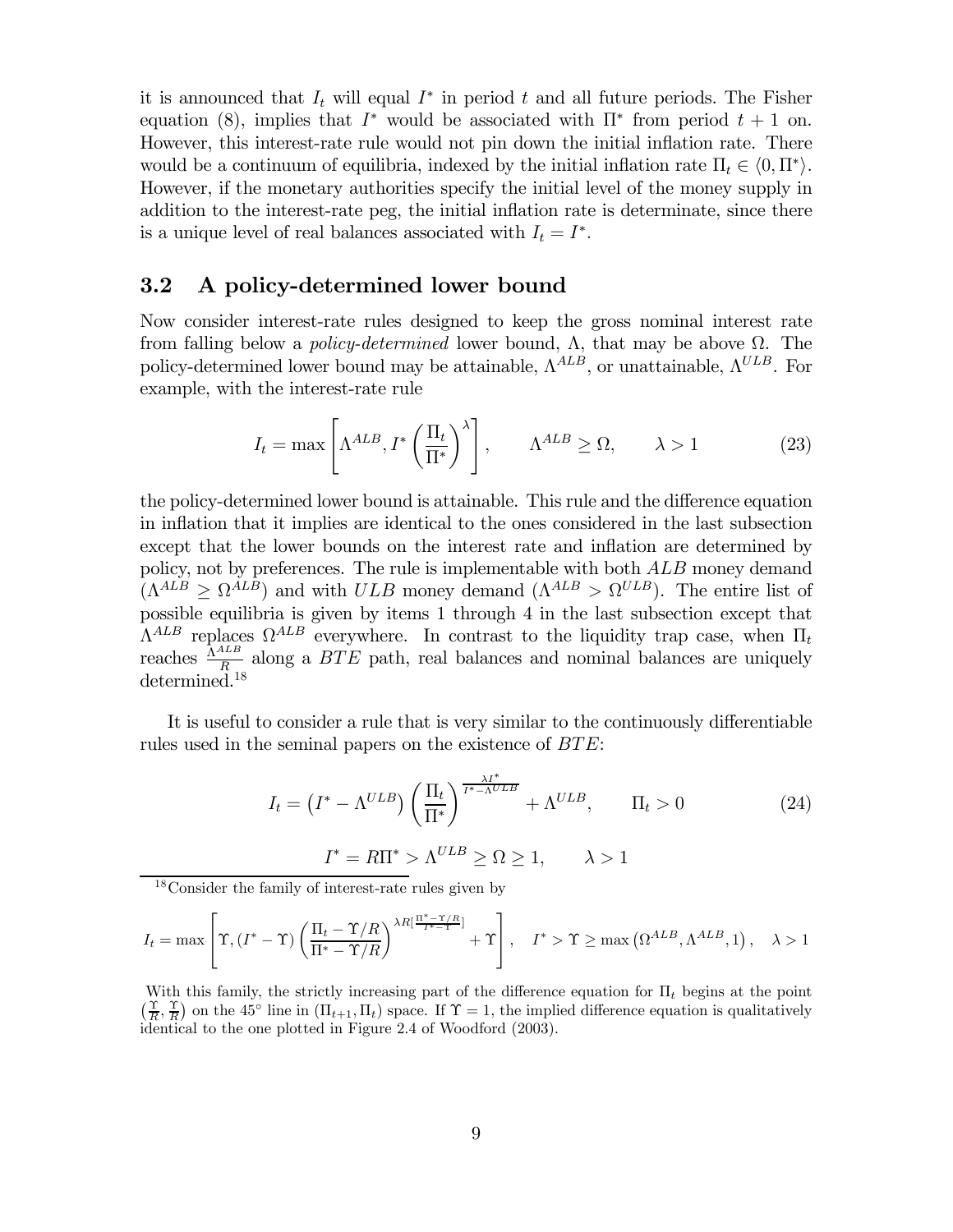This rule has a policy-determined lower bound that is unattainable.<sup>19</sup> It is implementable with both  $ALB$  and  $ULB$  money-demand functions. The interest rate rises with inflation, and the response is greater the higher is inflation.<sup>20</sup> As before, the elasticity of the interest rate with respect to the inflation rate at  $\Pi^*$  is  $\lambda > 1$ .

With the rule  $(24)$ , there must be two steady-state equilibrium inflation rates: one is  $\Pi^*$  and the other is  $\Pi^{BTE}$  which is below  $\Pi^*$  and above  $\Lambda^{ULB}/R$  but which may or may not involve deflation. Combining the rule (24) with the Fisher equation (8) yields a difference equation in inflation of the form plotted in figure  $3$ <sup>21</sup>

$$
\Pi_{t+1} = \frac{1}{R} \left[ \left( I^* - \Lambda^{ULB} \right) \left( \frac{\Pi_t}{\Pi^*} \right)^{\frac{\lambda R}{I^* - \Lambda^{ULB}}} + \Lambda^{ULB} \right] \tag{25}
$$

This equation is a convex function that has a lower bound of  $\frac{\Lambda^{ULB}}{R} \geq \frac{\Omega}{R}$  and that crosses the 45<sup>°</sup> degree line from below at  $\Pi_{t+1} = \Pi_t = \Pi^*$  where its slope is greater than one:

$$
\left. \frac{d\Pi_{t+1}}{d\Pi_t} \right|_{\Pi_t = \Pi^*} = \lambda > 1,\tag{26}
$$

that is,  $\Pi^*$  is an unstable steady state equilibrium. In addition its slope approaches zero as  $\Pi_t$  approaches 0 from above and rises continuously with  $\Pi_t$ :

$$
\frac{d\Pi_{t+1}}{d\Pi_t} = \lambda \left(\frac{\Pi_t}{\Pi^*}\right)^{\frac{\lambda R}{I^* - \Lambda} - 1} > 0\tag{27}
$$

Therefore, it must intersect the  $45^{\circ}$  line a second time at a point below  $\Pi^*$  represented by  $\Pi^{BTE}$  where its slope is less than one.<sup>22</sup> That is,  $\Pi^{BTE}$  is a stable equilibrium with deflation  $(\Lambda^{ULB}/R < \Pi^{BTE} < 1)$ , stable prices  $(\Lambda^{ULB}/R < \Pi^{BTE} = 1)$ , or inflation  $(1 < \Pi^{BTE}).$ 

There is a continuum of equilibria, indexed by  $\Pi_0$ . Each  $\Pi_0$  is associated with one of the two possible steady-state inflation rates.

$$
I_t = (I^* - \Lambda^{ULB}) \exp\left[\frac{RA}{I^* - \Lambda^{ULB}}(\Pi_t - \Pi^*)\right] + \Lambda^{ULB}, \qquad A > 1
$$

We employ the rule (24) because it is directly comparable to the other interest-rate rules and the money-supply rules (28) used in this paper. Rule (24) is also used by Evans and Honkapohja (2003), who assume that  $\Lambda^{ULB} = 1$ .

20That is

$$
\frac{dI_t}{d\Pi_t} = \lambda R \left(\frac{\Pi_t}{\Pi^*}\right)^{\frac{\lambda I^*}{I^* - \Lambda} - 1} > 0, \qquad \frac{d^2 I_t}{d\Pi_t^2} = \left(\frac{\lambda I^*}{I^* - \Lambda} - 1\right) \left(\frac{\Pi_t}{\Pi^*}\right)^{-1} \frac{dI_t}{d\Pi_t} > 0
$$

<sup>21</sup>For figure 3,  $\Pi^* = 1.025$ ,  $1/R = 0.975$ ,  $\Lambda^{ULB} = 1.02$ , and  $\lambda = 2$ .

<sup>22</sup>If  $\lambda = 1$  there would be a unique steady state at  $\Pi_t = \Pi^*$ , but there would be multiple initial equilibrium inflation rates because all paths that start below the target rate would approach it.

 $19$ The continuous-time policy rule used in Benhabib, Schmitt-Grohe, and Uribe (2001b) and the main text of Benhabib, Schmitt-Grohe, and Uribe (2001a) has a policy-determined unattainable lower bound. The discrete-time analogue of this rule is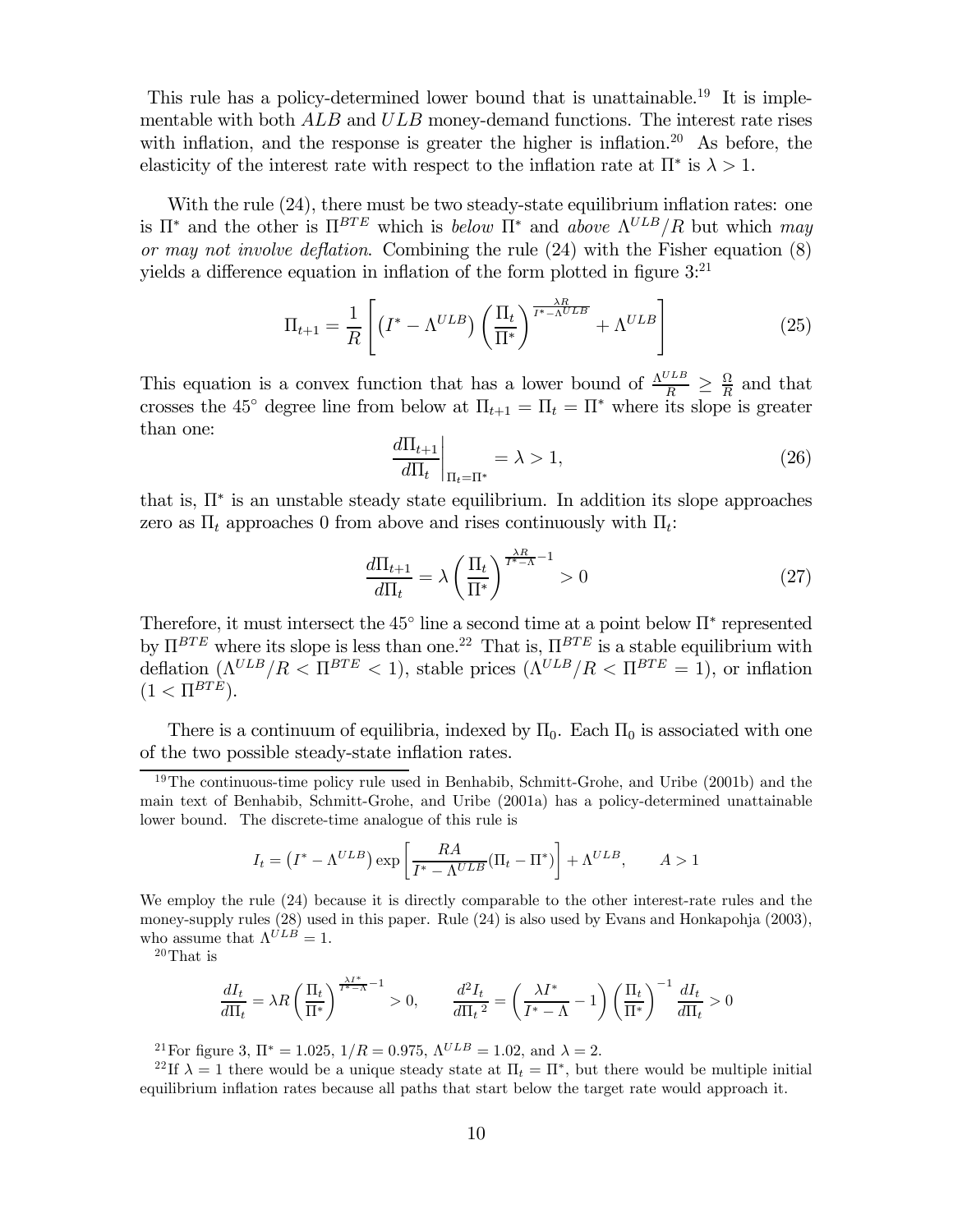1.  $\Pi_0 = \Pi^*$ : Steady-state TE.

- 2.  $\Pi_0 \in \langle \Pi^{BTE}, \Pi^* \rangle$ : Non-steady-state  $BTE$ ;  $\Pi_t \to \Pi^{BTE}$  from above
- 3.  $\Pi_0 = \Pi^{BTE}$ : Steady-state BTE.
- 4.  $\Pi_0 \in \langle 0, \Pi^{BTE} \rangle$ : Non-steady-state  $BTE$ ;  $\Pi_t \to \Pi^{BTE}$  from below.<sup>23</sup>

# 4 Indeterminacy under money-growth rules

## 4.1 Indeterminacy with  $ULB$  money demand

When the money-demand function has an  $ULB$ , money-growth rules are consistent with the existence of both a  $TE$  and  $BTE$  in which real money balances are forever increasing and the interest rate is approaching its lower bound.<sup>24</sup>

Consider the money-growth rule:

$$
\frac{M_t/M_{t-1}}{\Pi^*} = \left(\frac{\Pi_t}{\Pi^*}\right)^{-\tau}, \qquad \tau > -1 \tag{28}
$$

If  $\tau = 0$ , money grows at the constant target gross growth rate of money which is equal to  $\Pi^*$ . In that case, since  $M_{-1}$  and  $P_{-1}$  are given,  $M_0$  is determined by  $\Pi^*$ . If  $\tau \neq 0$ , there is one  $M_0$  associated with each  $P_0$ .<sup>25</sup> In either case, there will be a range of equilibria, each with its own level of initial real balances.

The Fisher equation (8) and the money market equilibrium condition (9) with the functional form for  $V(m_t)$  in equation (15) imply an expression for the inflation rate in terms of real balances:

$$
\Pi_t = \left(\frac{1}{R}\right) \frac{U'(\bar{C})}{U'(\bar{C}) - \left(\frac{\gamma}{m_{t-1}} + \underline{V}'\right)}\tag{29}
$$

Furthermore, the money-growth rule can be rewritten as

$$
m_t = m_{t-1} \left(\Pi_t\right)^{-(1+\tau)} \Pi^{* 1+\tau} \tag{30}
$$

Combining (30) and (29), yields a difference equation in real balances,

$$
m_t = m_{t-1}(\Pi^*)^{1+\tau} \left[ \left( \frac{1}{R} \right) \frac{U'(\bar{C})}{U'(\bar{C}) - \frac{\gamma}{m_{t-1}} - \underline{V}'} \right]^{-(1+\tau)}
$$
(31)

 $\frac{23}{10}$  can be lower than  $\frac{\Omega^{ULB}}{R}$ , see footnote 15.

 $^{24}$ This possibility is pointed out, for example, in Woodford (1994), Woodford (2003), Christiano and Rostagno (2001), and Benhabib, Schmitt-Grohe, and Uribe (2001a)). We begin with the case of ULB money demand because it is somewhat simpler.

<sup>&</sup>lt;sup>25</sup>With  $0 > \tau > -1$ , nominal balances increase when the inflation rate is above target. For further discussion of this case, see footnote 27.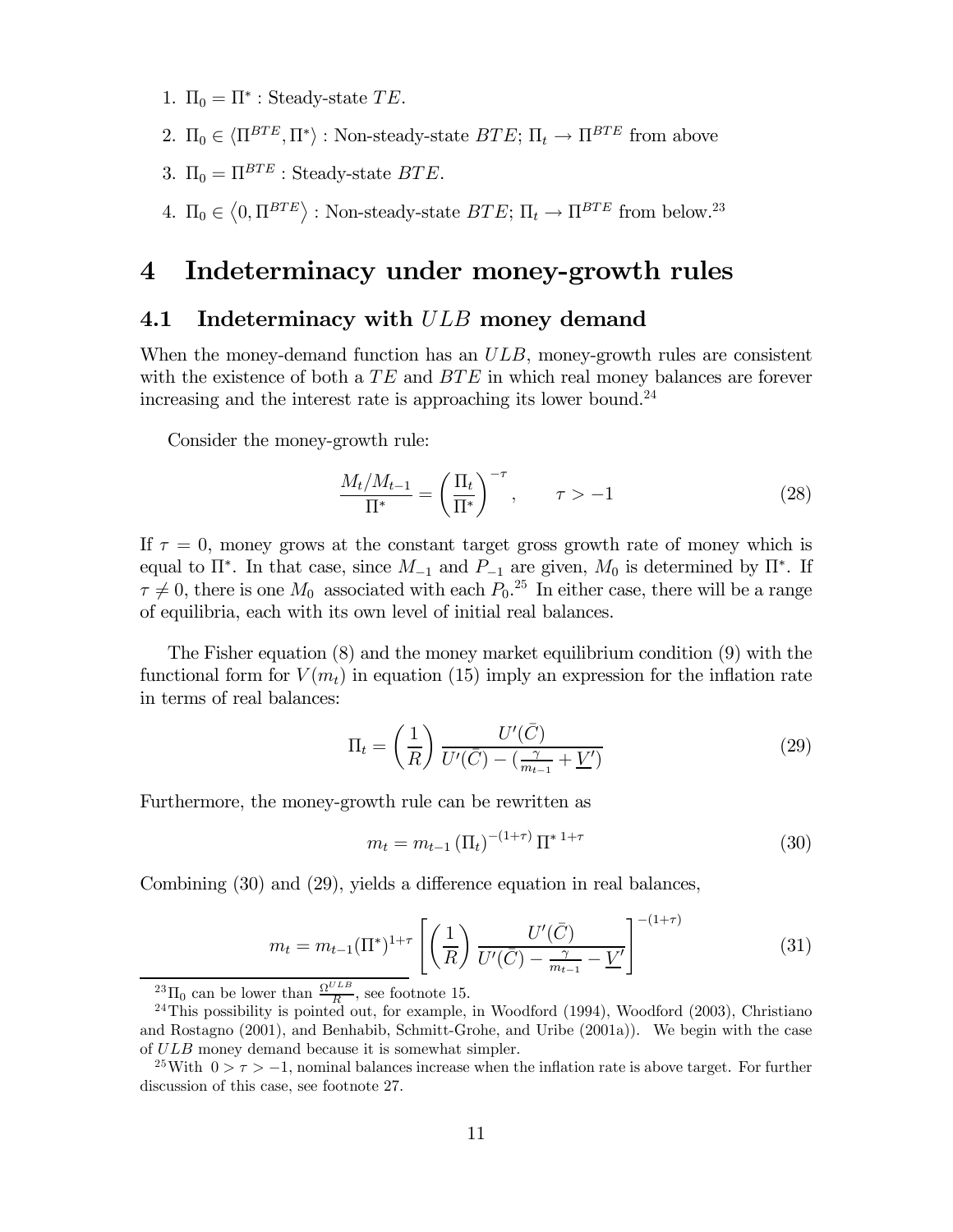with the form plotted in figure 4.<sup>26</sup> Given the definition of  $\Omega^{ULB}$  in equation (16), it follows that the term in square brackets  $(\Pi_t)$  approaches  $\Omega^{ULB}/R$  as  $m_{t-1} \to \infty$ . Therefore, the growth rate of real balances  $(m_t/m_{t-1})$  approaches  $\left(\frac{R\Pi^*}{\Omega^{ULB}}\right)^{1+\tau} > 1$  for  $\tau > -1.^{27}$ 

The unique steady-state solution for equation (31) is

$$
m^* = \frac{\gamma}{U'(\bar{C}) - \frac{U'(\bar{C})}{I^*} - \underline{V}'} = \frac{\gamma}{\frac{I^* - 1}{I^*}U'(\bar{C}) - \underline{V}'}
$$
(32)

If the steady-state level of real balances is to be positive, it must be that

$$
I^* > \frac{U'(\bar{C})}{U'(\bar{C}) - \underline{V}'} \equiv \Omega^{ULB} \tag{33}
$$

The money-growth rule may be associated not only with the  $TE$ , but also with a range of  $BTE$  in which inflation declines forever and approaches the limit  $\Omega^{ULB}/R$ . The equilibria may be indexed by  $m_0$ :

- 1.  $m_0 = m^*$ : Steady state TE with  $\Pi_0 = \Pi_t = \Pi^*$ .
- 2.  $m_t > m^*$ : BTE with positive growth in  $m_t$ ,  $\Pi_0 \in (0, \Pi^*)$  and  $\Pi_t \to \Omega^{ULB}/R$ from above,  $t > 0$ .

The money-growth rule has a representation as an interest-rate rule that is related to but somewhat different from the one discussed in section 3.2.28

#### 4.2 Indeterminacy with  $ALB$  money demand

With  $ALB$  money demand money-growth rules are also consistent with the existence of both a  $TE$  and  $BTE$ . In the  $BTE$ , real money balances are forever increasing money demand, as with  $ULB$  money demand, but the interest rate reaches its lower

<sup>26</sup>For figure 4,  $\tau = 2$ ,  $\Pi^* = 1.025$ ,  $\gamma = 1$ ,  $U'(\bar{C}) = 1$ ,  $\underline{V}' = 0.001$ , and  $1/R = 0.975$ , so  $\underline{m} =$  $\gamma/(U'(\bar{C}) - \underline{V}') = 1.001.$ 

 $27m^*$  is an unstable steady state since equation (31) and the expression for  $\Pi^*$  given by (29) imply that for all  $\tau > -1$ 

$$
\frac{dm_t}{dm_{t-1}}\bigg|_{m_t=m^*} = \left(\Pi^*\right)^{1+\tau} \left[ \left(\frac{1}{R}\right) \frac{U'(\bar{C})}{U'(\bar{C})-\frac{\gamma}{m^*}-\underline{V}'} \right]^{-(1+\tau)} \left[1+\frac{(1+\tau)m^*\frac{\gamma}{(m^*)^2}}{U'(\bar{C})-\frac{\gamma}{m^*}-\underline{V}'} \right] = 1+\frac{R(1+\tau)\gamma\Pi^*}{m^*U'(\bar{C})} > 1
$$

<sup>28</sup>Equation (16) can be used to obtain an expression for  $m_t$  in terms of  $I_t$ . Using this expression and assuming  $\underline{V}' = 0$ , it follows from equations (30) and (8) that

$$
\frac{I_t - 1}{I_t} = \frac{I_{t-1} - 1}{I_{t-1}} \left(\frac{\Pi_t}{\Pi^*}\right)^{1+\tau} = \frac{I_{t-1} - 1}{I_{t-1}} \left(\frac{I_{t-1}}{R\Pi^*}\right)^{1+\tau} = \frac{I_{t-1} - 1}{I_{t-1}} \left(\frac{I_{t-1}}{I^*}\right)^{1+\tau}
$$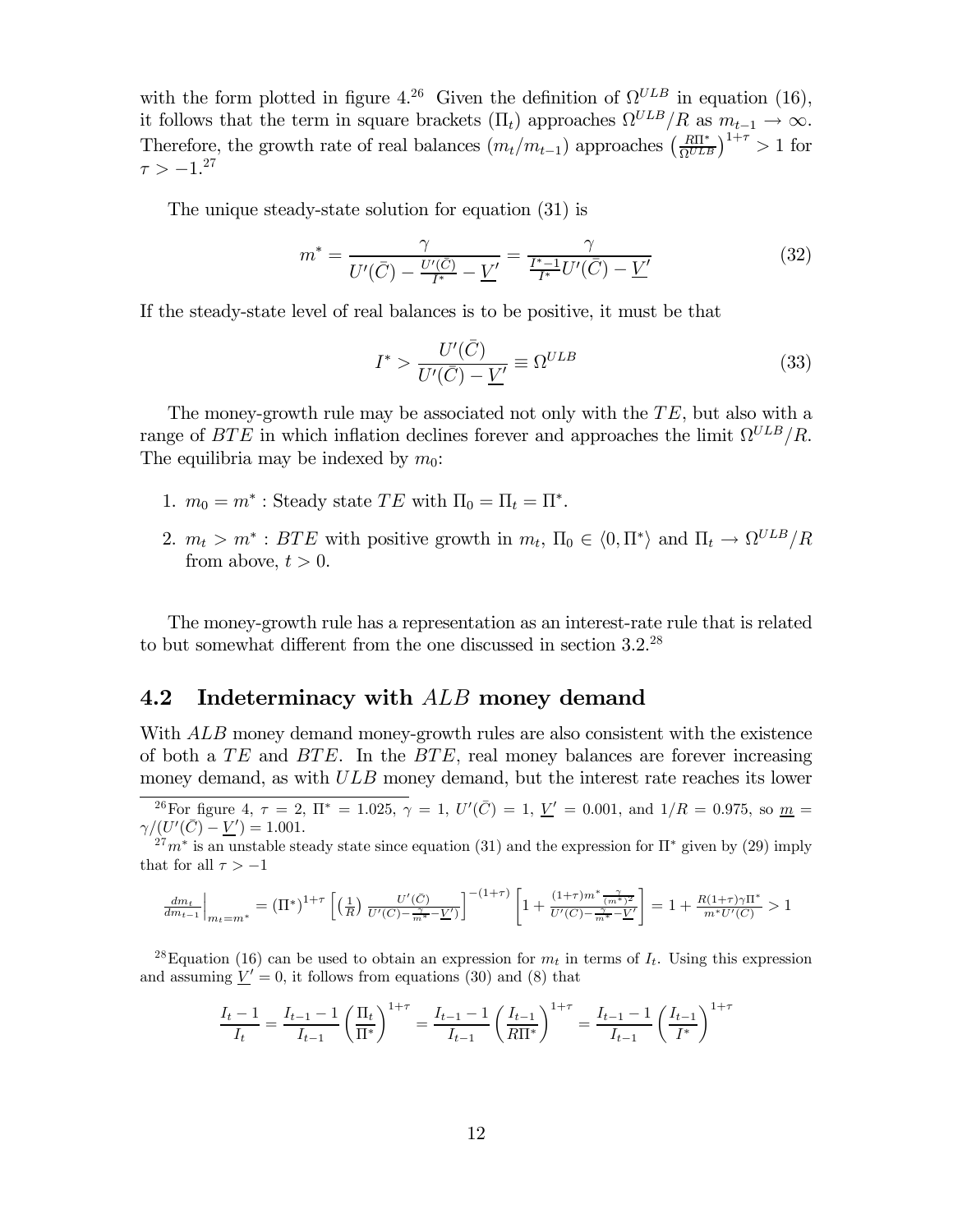bound. The Fisher equation (8) and the  $m_t \leq \overline{m}$ -part of the money-demand function (14) imply an expression for inflation in terms of real balances:

$$
\Pi_t = \left(\frac{1}{R}\right) \left[ \frac{U'(\bar{C})}{U'(\bar{C}) - \overline{m} + m_{t-1} - \underline{V}'} \right]
$$
\n(34)

Combining the money-growth rule (30) with (34) we obtain a difference equation in real balances:

$$
m_t = m_{t-1} \left[ \left( \frac{1}{R} \right) \frac{U'(\bar{C})}{U'(\bar{C}) - \overline{m} + m_{t-1} - \underline{V}'} \right]^{-(1+\tau)} \Pi^{*(1+\tau)}, \qquad m_{t-1} \leq \overline{m} \tag{35}
$$

Given the definition of  $\Omega^{ALB}$  in equation (14) it follows that as  $m_{t-1}$  increases and reaches  $\overline{m}$ , the term in square brackets  $(\Pi_t)$  increases and reaches  $\Omega^{ALB}/R$ . Therefore, the growth rate of real balances  $(m_t/m_{t-1})$  increases and reaches  $\left(\frac{R\Pi^*}{\Omega^{ALE}}\right)^{1+\tau} > 1$  for  $\tau > -1$ .

There exists a steady-state equilibrium with positive real balances equal to

$$
m^* = \frac{U'(\bar{C})}{R\Pi^*} + \overline{m} + \underline{V}' - U'(\bar{C}) = \overline{m} + \underline{V}' - \left(\frac{I^* - 1}{I^*}\right)U'(\bar{C})
$$
(36)

under weak conditions that we assume are met.<sup>29</sup> This equilibrium is a  $TE$  in which  $\Pi = \Pi^*$  and  $I = I^{*,30}$  Equation (35) applies only when  $m_t \leq \overline{m}$ . In cases in which  $m_t > \overline{m}$ , the difference equation in real balances is given by (30) with the inflation rate fixed at  $\Omega^{ALB}/R$ .

Figure 5 is a diagram for the case where  $\underline{m} > 0$  because  $\overline{m} + \underline{V}' - U'(\overline{C}) > 0.31$ 

The list of equilibria indexed by  $m_0$  is now

- 1.  $m_0 = m_t = m^* : TE$  steady state with  $\Pi_0 = \Pi^*$
- 2.  $\overline{m} > m_0 > m^*$ :  $BTE$  with  $\Pi_0 \in \left\langle \frac{\Omega^{ALB}}{R}, \Pi^* \right\rangle$ ,  $\Pi_t$  reaches  $\frac{\Omega^{ALB}}{R}$  from above,  $t > 0$ .  $m_t$  reaches  $\overline{m}$  from below,

 $30m^*$  is an unstable steady state since (36) and the definition of  $I^*$  imply

$$
\left. \frac{dm_t}{dm_{t-1}} \right|_{\bar{m}=m^*} = 1 + (1+\tau)m^* \Pi^* \frac{I^*}{U'(\overline{C})} > 1
$$

<sup>31</sup> For figure 5,  $\underline{V}' = 0.001$ ,  $\tau = 2$ ,  $\overline{m} = 1.5$ ,  $U'(\overline{C}) = 1$ ,  $1/R = 0.975$ ,  $\Pi^* = 1.025$ , so  $\underline{m} = 0.5$ .

<sup>&</sup>lt;sup>29</sup>The positive steady state exists only if  $\overline{m} + \underline{V}' - \frac{I^*-1}{I^*}U'(\overline{C}) > 0$  or equivalently  $\frac{U'(\overline{C})}{U'(\overline{C}) - \overline{m} - \underline{V}'} > I^*$ .<br>That is, the target interest rate must be smaller than the maximum possible int parameter values for which  $\lim_{m_t \to \underline{m}} I_t = \infty$ ,  $\overline{m} + \underline{V}' - U'(\overline{C}) = \underline{m} > 0$ , so the condition is definitely met. In order to exist, the strictly positive steady state equilibrium must also satisfy  $\underline{m} \leq m^* \leq \overline{m}$ , which means that  $\overline{m} + \underline{V}' - U'(\overline{C}) \leq m^* = \overline{m} + \underline{V}' - \left(\frac{I^* - 1}{I^*}\right)$  $U'(\bar{C}) \leq \overline{m}$ . This condition is always satisfied as long as  $V'$  is not too large.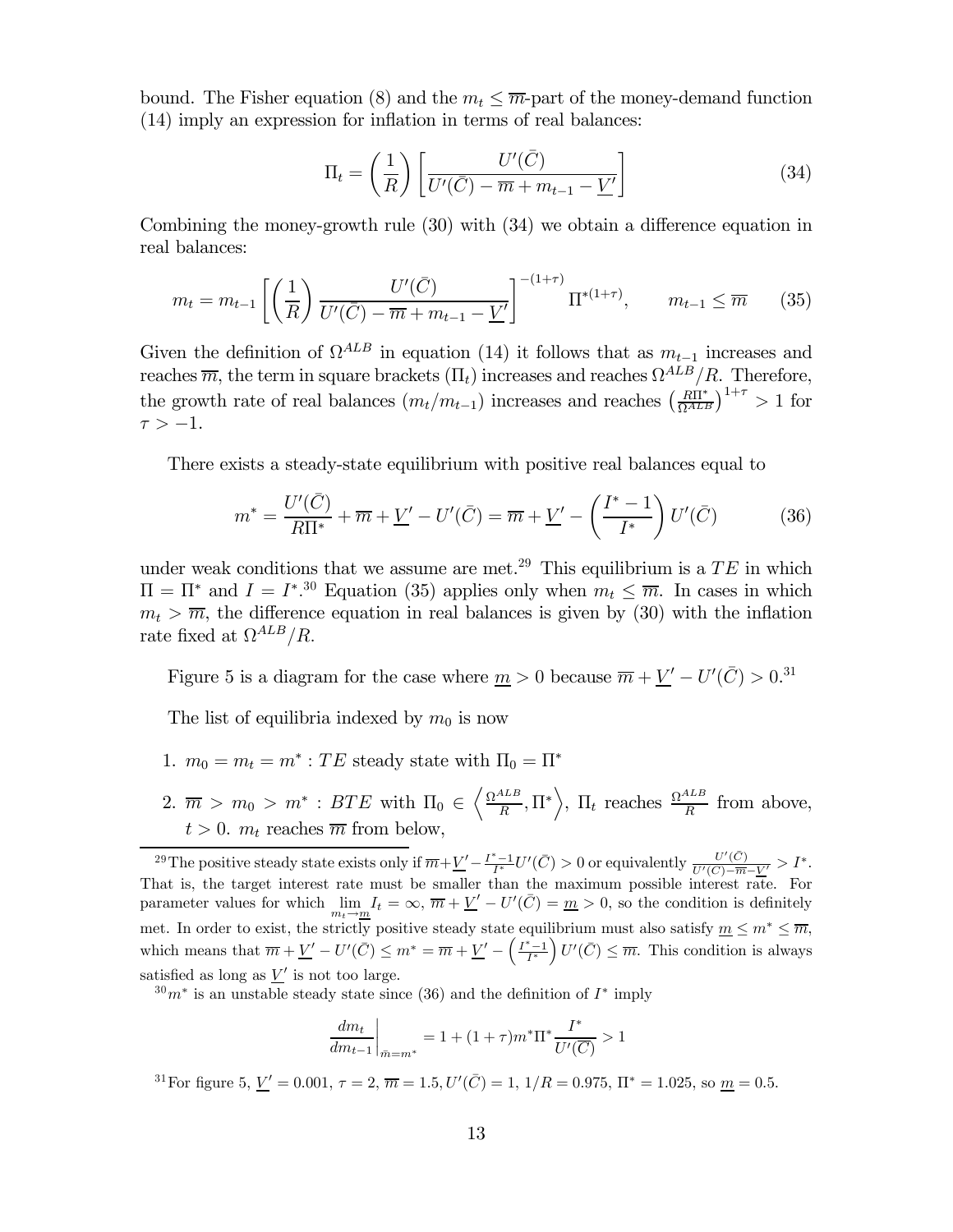3.  $m_0 \geq \overline{m}$ :  $BTE$  with  $\Pi_0 \in \left\langle 0, \frac{\Omega^{ALB}}{R} \right\rangle$ and  $\Pi_t = \frac{\Omega^{ALB}}{R}$ ,  $t > 0$ . The  $m_t$  growth rate is constant at  $\left(\frac{I^*}{\Omega^{ALB}}\right)^{1+\tau}$ .

There is a second steady-state equilibrium with zero real balances when  $\overline{m} + \underline{V}' - \overline{R}$  $U'(\bar{C}) \leq 0$  so that  $\underline{m} = 0.32$  This case is not of particular interest to us because we want to focus on equilibria in which inflation is below target (real balances are above target). However, it is quite important for those considering the existence of hyperinflation equilibria.

The money-growth rule in the  $ALB$  model also has a representation as an interestrate rule as long as  $m_t \leq \overline{m}^{33}$ . However,  $I = \Omega^{ALB}$  for all  $m_t \geq \overline{m}$ . Hence, the interest-rate rule representation requires an additional specification of policy when  $I = \Omega^{ALB}$  in order to uniquely pin down the path of real money balances for each initial  $m_0$ . For example, Eggertson and Woodford (2003) add a rule for money growth that applies whenever the interest rate reaches its lower bound.

# 5 Monetary-policy rules that imply uniqueness

#### 5.1 A nonmonotonic interest-rate rule

First, we show that making the interest-rate rule a nonmonotonic function of the inflation rate may insure a unique equilibrium, following up on an observation by Benhabib, Schmitt-Grohe, and Uribe (2001b). Consider the piecewise log-linear interestrate rule

$$
I_{t} = \begin{cases} I_{t}^{*} \left(\frac{\Pi_{t}}{\Pi^{*}}\right)^{\lambda} & \text{if } I^{*} \left(\frac{\Pi_{t}}{\Pi^{*}}\right)^{\lambda} > \Omega \\ \tilde{I} & \text{if } I^{*} \left(\frac{\Pi_{t}}{\Pi^{*}}\right)^{\lambda} \leq \Omega \end{cases}
$$
(37)

This rule is similar to the one described in section 3.2, but the interest rate is pegged at  $I>I^*$  instead of at the policy-determined lower bound value  $\Lambda^{ALB}$ . It is feasible with both ALB and ULB money demands, since it never calls for  $I_t = \Omega$ .

The difference equation in the inflation rate that follows from (37) and the Fisher equation  $(8)$  is illustrated in figure  $6<sup>34</sup>$  Consider a situation where the inflation rate is so low that if I were given by  $I^* \left( \frac{\Pi}{\Pi^*} \right)^{\lambda}$  it would be less than or equal to the lower

 $33\,\mathrm{Using}\, (30),(8)$  and  $(14)$ , we get

$$
\frac{I_t - 1}{I_t} U'(\bar{C}) = \left[ \frac{I_{t-1} - 1}{I_{t-1}} U'(\bar{C}) - (\underline{V}' + \overline{m}) \right] \left[ \frac{I^*}{I_{t-1}} \right]^{1+\tau} + (\underline{V}' + \overline{m})
$$

<sup>34</sup>For figure 6,  $\Pi^* = 1.025, 1/R = 0.975, \Omega = 1.001, \lambda = 2$ , and  $\tilde{I} = 1.05/0.975 \approx 1.077$ .

 $32$ See section 2.3. In this case (not shown), the line representing the difference equation would start at the origin and have a slope that is below one at the origin, increases until it exceeds one, and is constant for  $m_t > \overline{m}$ .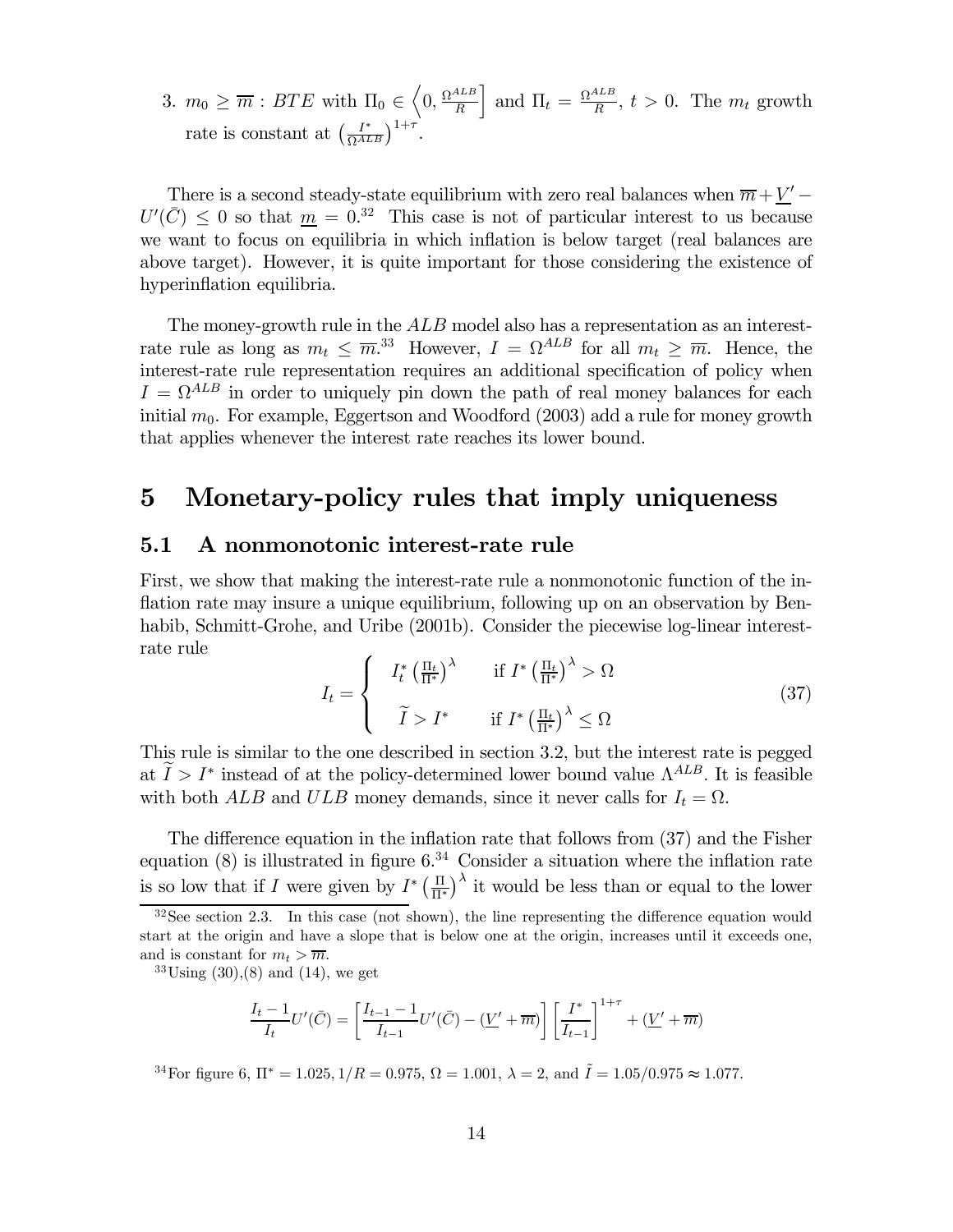bound,  $\Omega$ . In such a situation,  $I_t$  jumps up to I. In the next period, the inflation rate must be higher than the target inflation rate given the Fisher equation and the fact that  $I > I_t^*$ . But such a path is not a possible solution, because it implies that the inflation rate increases without limit. Hence, the economy cannot start out on a path of declining inflation.

#### 5.2 A monotonic but asymmetric interest-rate rule

Next, we demonstrate that there is an asymmetric interest-rate rule that is associated with a unique steady-state inflation rate and a determinate price level. Consider the following rule<sup>35</sup>,

$$
I_t = (I_t^*)(\frac{\Pi_t}{\Pi^*})^\lambda \left(\frac{\Pi_{t+1}}{\Pi^*}\right)^\gamma
$$
\n(38)

Combining equation (38) with the Fisher equation (8) and using  $I_t^* = R \Pi^*$ , give a first-order difference equation in the inflation rate,

$$
\Pi_{t+1} = \Pi^* \frac{1-\lambda-\gamma}{1-\gamma} \Pi_t^{\frac{\lambda}{1-\gamma}}
$$
\n(39)

Taking logs, we have

$$
\widehat{\Pi}_{t+1} = \alpha_0 \widehat{\Pi}^* + \alpha_1 \widehat{\Pi}_t \tag{40}
$$

where  $\alpha_0 = \frac{1-\lambda-\gamma}{1-\gamma}$  and  $\alpha_1 = \frac{\lambda}{1-\gamma}$ . With  $\lambda$  and  $\gamma$  chosen so that  $|\alpha_1| > 1$ , the equation is unstable and the unique solution for  $\Pi_t$  is  $\Pi^*$ .

The rule (38) implies asymmetric responses under the following assumptions:

- If  $\Pi_t < \Pi^*$ ,  $2 > \gamma > 1$  and  $\lambda > 1$ , so that  $\alpha_0 > 1$  and  $\alpha_1 < -1$ .
- If  $\Pi_t > \Pi^*, \gamma = 0$  and  $\lambda > 1$ , so that  $\alpha_0 < 0$  and  $\alpha_1 > 1$ .

response to future inflation, and vary  $\lambda$  to meet these requirements.

Under these assumptions, the rule calls for a stronger response to expected future inflation when current inflation is below target.

With the asymmetric rule the difference equation for inflation (39) has the form shown in figure  $7^{36}$  In contrast with the symmetric rule (19), the asymmetric rule (39) implies a difference equation for inflation for which  $\Pi_1 > \Pi^*$  no matter how low the value of  $\Pi_0$ .  $\Pi^*$  is a unique steady-state equilibrium, and  $\Pi_0 = \Pi^*$  is the only equilibrium.<sup>37</sup> If the initial inflation rate is in the interval  $\Pi_0 \in \langle 0, \Pi^* \rangle$ , the economy embarks on a path with ever-increasing inflation. The part of the difference equation that applies when  $\Pi_t \in \langle 0, \Pi^* \rangle$  implies  $\Pi_1 > \Pi^*$ , and the inflation rate continues to increase because the part that applies when  $\Pi_t \in [\Pi^*, \infty)$  is now relevant.

<sup>35</sup>Benhabib, Schmitt-Grohe, and Uribe (2001c) also consider interest-rate rules where the interest rate responds to both current and future inflation, but in a different context.

<sup>&</sup>lt;sup>36</sup>For figure 7,  $\lambda = 2$ ,  $\Pi^* = 1.025$ , and  $1/R = 0.975$ .  $\gamma = 1.5$  when  $\Pi_t < \Pi^*$ , and  $\gamma = 0$  otherwise. <sup>37</sup>All it takes for equation (39) to be associated with a unique steady-state TE is that  $\alpha_1 < -1$ when  $\Pi_t < \Pi^*$  and  $\alpha_1 > 1$  when  $\Pi_t > \Pi^*$ . One could, for example, let  $\gamma = 0$  so that there was zero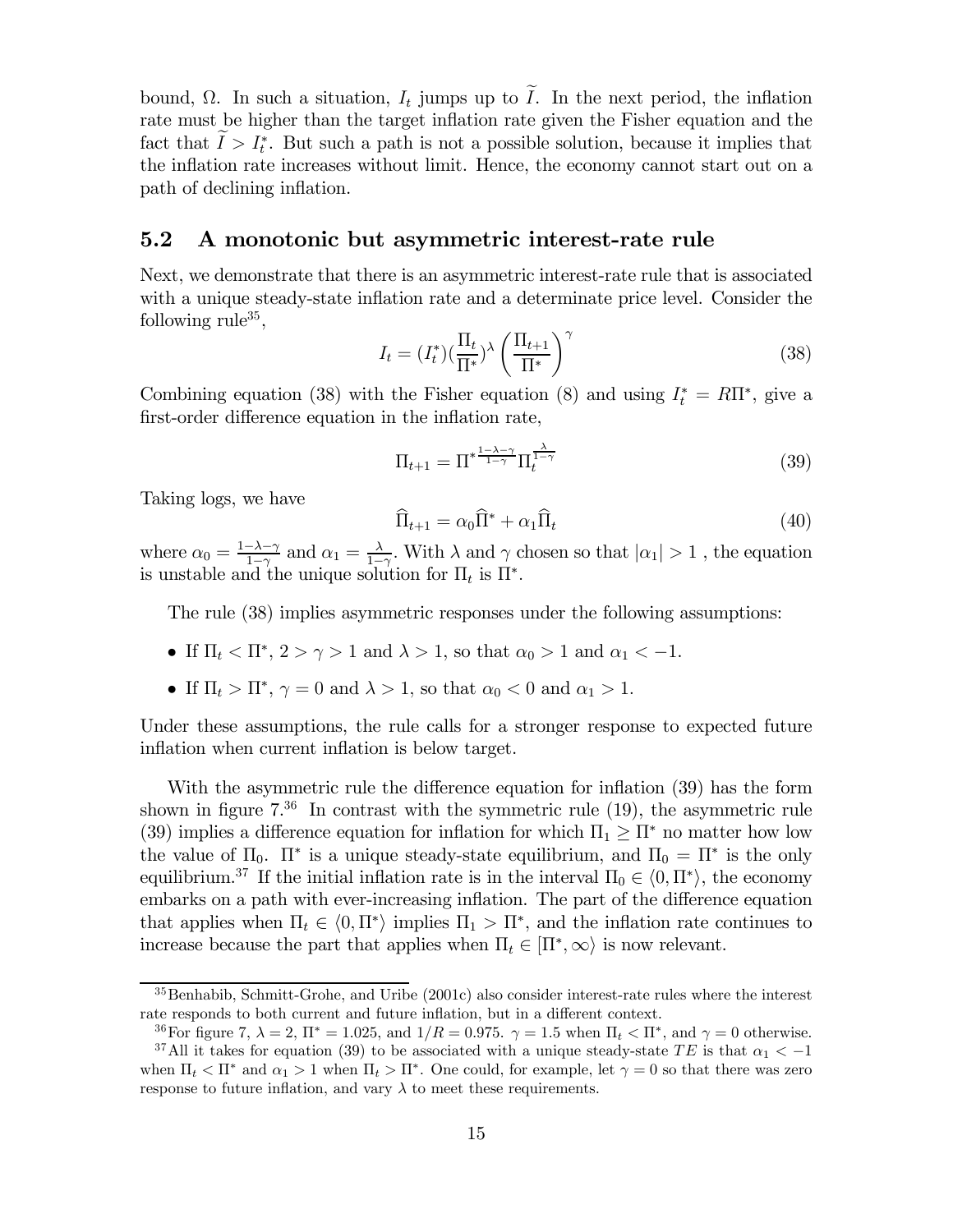#### 5.3 A nonmonotonic money-growth rule

Finally, we demonstrate that a nonmonotonic money-growth rule can work analogously to the nonmonotonic interest-rate rule in section 5.1. We assume a moneygrowth rule of the form

$$
M_t = \begin{cases} \left(\frac{\Pi_t}{\Pi^*}\right)^{-\tau} \Pi^* M_{t-1} & \tau > -1 \quad \text{if } m_{t-1} < \overline{m} \\ \frac{\alpha \Omega^{ALB}}{R} P_{t-1} m^* & \alpha < 1 \quad \text{if } m_{t-1} \ge \overline{m} \end{cases} \tag{41}
$$

and an ALB money demand. The nonmonotonic money-growth rule implies a discontinuous difference equation in real money balances of the form shown in figure 8.38

The top relationship in equation (41) is a rewrite of the money-growth rule (28) and  $m^*$  is the steady-state level of real money balances when following that relationship:

$$
m^* \equiv \overline{m} + \underline{V}' - \left(\frac{I^* - 1}{I^*}\right)U'(\bar{C})\tag{42}
$$

The second part of  $(41)$  tells us that the level of real balances in period t will be lower than the steady-state  $m^*$  level if  $m_{t-1} \geq \overline{m}$ . To see this, note that the lower bound on the inflation rate is  $\Omega^{ALB}/R$ . Hence,  $P_t \geq \frac{\Omega^{ALB}}{R}P_{t-1}$ . With  $\alpha < 1$ , real balances must then be lower than  $m^*$  in period t. BTE are precluded because real balances jump below  $m^*$  as soon as they would reach or exceed the level that applies in a liquidity trap. And when the real balances have reached such a low level, they continue to decline according to the difference equation in real balances, equation (35). Hence, the initial price level at t will be uniquely pinned down at  $P_t = \Pi^* P_{t-1}$ .

# 6 Fiscal policy and BTE

#### 6.1 Fiscal policy can always preclude BTE

There is always a fiscal policy that precludes  $BTE$  no matter what the monetary policy rule. Fiscal policy determines the path of total nominal government debt measured as total nominal government bonds,  $D_t$ . The consolidated government balance sheet implies that  $D_t$  must equal the money supply (which equals the government bonds held by the monetary authority) plus government bonds held by the public:

$$
D_t \equiv M_t + B_t, \qquad D_0 \neq 0 \qquad t \geq 0 \tag{43}
$$

For simplicity, we devote most of our attention to fiscal policies under which there is a constant gross growth rate  $(\Gamma)$  for total government bonds:

$$
D_{t+1} = \Gamma D_t \tag{44}
$$

<sup>&</sup>lt;sup>38</sup>For figure 8,  $\alpha = 0.9, \underline{V}' = 0.001, \tau = 2, \overline{m} = 1.5, \, U'(\overline{C}) = 1, \, 1/R = 0.975, \, \text{and } \Pi^* = 1.025 \text{ so }$ that  $m = 0.5$ .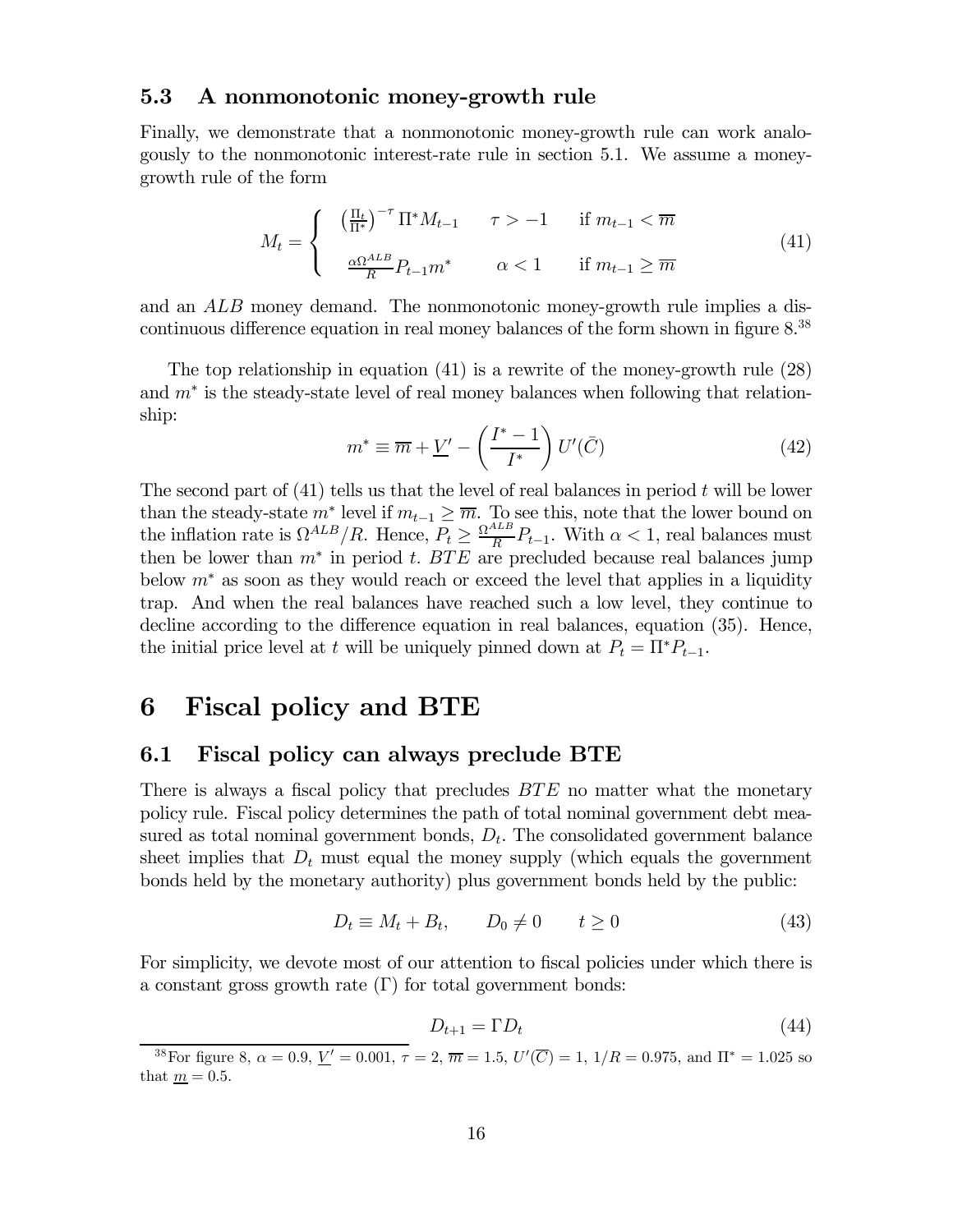where  $\Gamma = 1$  is the case of a balanced-budget policy.

Fiscal policy and the transversality condition (11) taken together have implications for the possibility of BTE. First, consider a candidate steady-state BTE in which the interest rate is constant at  $I^{BTE}$ . The path  $I_t = I^{BTE} \forall t$  can be a steady-state equilibrium only if

$$
\lim_{t \to \infty} \left(\frac{\Gamma}{I^{BTE}}\right)^{t-1} \Gamma D_0 = 0 \tag{45}
$$

Therefore if  $\Gamma \ge I^{BTE}$ , fiscal policy precludes such a path. With our parameterization,  $\Gamma < I^{BTE}$  is a necessary condition for fiscal policy to be consistent with steady-state  $BTE.^{39}$ 

One important implication of the previous paragraph, is that if  $\Gamma \geq 1$ , the Friedman rule  $(I_t = 1 \forall t)$  cannot be implemented exactly under any type of monetary policy. This result for the case of  $\Gamma = 1$  is obtained by Schmitt-Grohe and Uribe (2000) in cases in which the monetary-policy rule is either an interest-rate rule or a money-growth rule. Another important implication is that if  $I^{BTE} > 1$ , there may be BTE with small deficits  $(I^{BTE} > \Gamma > 1)$ .

Next, consider a candidate BTE path on which the interest-rate path is some weakly decreasing sequence  $\{I_k\}$  with  $\lim_{k\to\infty} I_k = I^{BTE}$ . Let  $\{I_k\} \equiv \{\Theta_k I^{BTE}\}$ , where  ${\Theta_k}$  is a weakly decreasing sequence with  $\lim_{k\to\infty} \Theta_k = 1$ . Let the value of  $\Theta_k$  at some time  $\hat{t}$  given by  $\Theta_{\hat{t}} > 1$  be arbitrarily close to one. This sequence of interest rates can be an equilibrium only if

$$
\lim_{t \to \infty} D_0 \Gamma^t \Pi_{k=\hat{t}}^{k=t-1} \left[ \Theta_k^{-1} (I^{BTE})^{-1} \right] = 0 \tag{46}
$$

The condition (46) cannot hold if  $\Gamma > I^{BTE}$  and  $\Theta_t$  is arbitrarily close to one. Therefore,  $\Gamma > I^{BTE}$  precludes  $BTE$  in which the interest rate asymptotically approaches or eventually reaches  $I^{BTE}$ . In addition,  $\Gamma = I^{BTE}$  precludes equilibria in which  $I^{BTE}$ is approached asymptotically if  $\lim_{t\to\infty} \Pi_{k=\hat{t}}^{k=t-1} \Theta_k^{-1} > 0$ . This condition is satisfied if the nominal interest rate approaches  $I^{BTE}$  (and hence  $\Theta_k$  approaches one) fast enough, for example if the nominal interest rate reaches  $I^{BTE}$  ( $\Theta_k$  reaches one) in finite time.

The class of fiscal policies for which  $I^* > \Gamma > I^{BTE}$  is especially interesting. As just shown, this class precludes  $BTE$  for any monetary policy. It follows that a combination of a member of this class with a standard interest-rate rule like equation (18) or money-supply rule like equation (28) is sufficient to insure that  $\Pi^*$  is the unique equilibrium value for the inflation rate. These observations suggest that  $BTE$  may not be a matter for concern in OECD countries. Most, if not all, of these countries run positive but relatively small government deficits on average so their fiscal policies

<sup>&</sup>lt;sup>39</sup>Of course, there are many other parameterizations of fiscal policy which are consistent with the existence of BTE.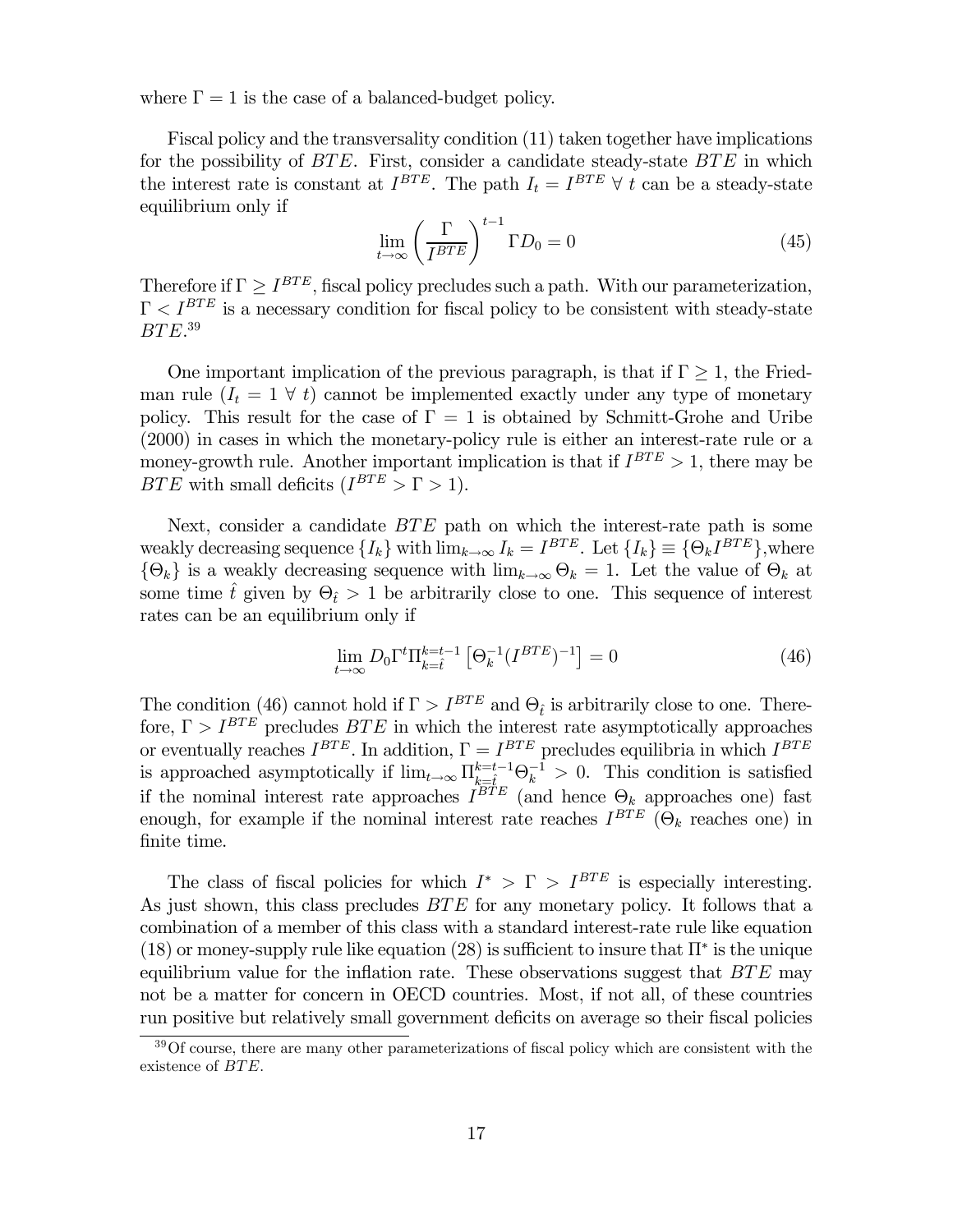may preclude BTE. This possibility is yet another reminder of the importance of analyzing monetary and fiscal policy jointly.<sup>40</sup>

#### 6.2 Uniqueness with money growth through transfers

In subsection 4.2 we show that with an ALB money-demand function, the moneygrowth rule (28) is associated with multiple equilibria. There, as well as in all of the paper before section 6, we assume that  $B_t$  can take on any value implied by the open-market purchases used to increase the money supply. In particular,  $B_t$  can be as negative as necessary, or, in other words, government interest-bearing claims on the public can increase without limit.

In this subsection, we assume that there is a finite lower bound on  $B_t$  designated by <u>B</u> where  $-\infty <$  B; that is, government claims on the public cannot exceed the finite amount  $-\underline{B}$ . Once this limit is reached, the money supply can be increased only by money-financed transfers ('money rain'). The required policy is best viewed as a combination of fiscal policy and monetary policy: the fiscal authority makes a bond-financed transfer to the private sector, and the monetary authority buys the bonds.

If  $BTE$  are to be precluded, the transversality condition (11) implies that  $\Pi^*$  (the target rate of inflation and money growth) must be chosen so that

$$
\lim_{t \to \infty} \left(\frac{1}{\Omega^{ALB}}\right)^{t-1} \left[ (\Pi^*)^{1+\tau} \left(\frac{\Omega^{ALB}}{R}\right)^{-\tau} \right]^t M_0 + \lim_{t \to \infty} \left(\frac{1}{\Omega^{ALB}}\right)^{t-1} \underline{B} \neq 0 \tag{47}
$$

where  $(\Pi^*)^{1+\tau}(\frac{\Omega^{ALB}}{R})^{-\tau}$  is the constant rate of growth of nominal balances implied by the money-growth rule when the interest rate is at  $\Omega^{ALB}$  so that the inflation rate is  $\frac{\Omega^{ALB}}{R}$ . The condition (47) can always be met under the not very restrictive assumption that  $(\Pi^*)^{1+\tau} \left( \frac{\Omega^{ALB}}{R} \right)$ R  $\int_{0}^{-\tau} M_0 + \underline{B} \neq 0$ . Since  $M_0 > 0$ , the first term is strictly positive and either unbounded or bounded at  $(\Pi^*)^{1+\tau} \left( \frac{\Omega^{ALB}}{R} \right)$ R  $\int_{0}^{-\tau} M_0$  if  $\Pi^*$  is chosen so that<sup>41</sup>

$$
(\Pi^*)^{1+\tau} \left(\frac{\Omega^{ALB}}{R}\right)^{-\tau} \ge \Omega^{ALB} \tag{48}
$$

or, equivalently, so that

$$
\Pi^* \ge \left(\frac{\Omega^{ALB}}{R}\right) R^{\frac{1}{1+\tau}} \tag{49}
$$

 $40$ An early joint analysis of monetary and fiscal policy is Leeper (1991); more recent analyses include Canzoneri, Cumby, and Diba (2001) and Evans and Honkapohja (2002).

<sup>&</sup>lt;sup>41</sup>Woodford (2003) and Woodford (1994) restrict attention to the case of  $\tau = 0$  (and  $\Omega^{ALB} = 1$ ) and argue that the restriction on the range of the target inflation rate,  $\Pi^* > 1$ , necessary to preclude BTE is a limitation of money-supply rules relative to interest-rate rules. However, the condition in equation (48) implies that if  $\tau > 0$ , the authorities can follow a money-supply rule that implies uniqueness and still target a gross inflation rate below  $\Omega^{ALB}$ . In particular, with  $\Omega^{ALB} = 1$  one can get arbitrarily close to the Friedman rule by choosing  $\tau$  large enough.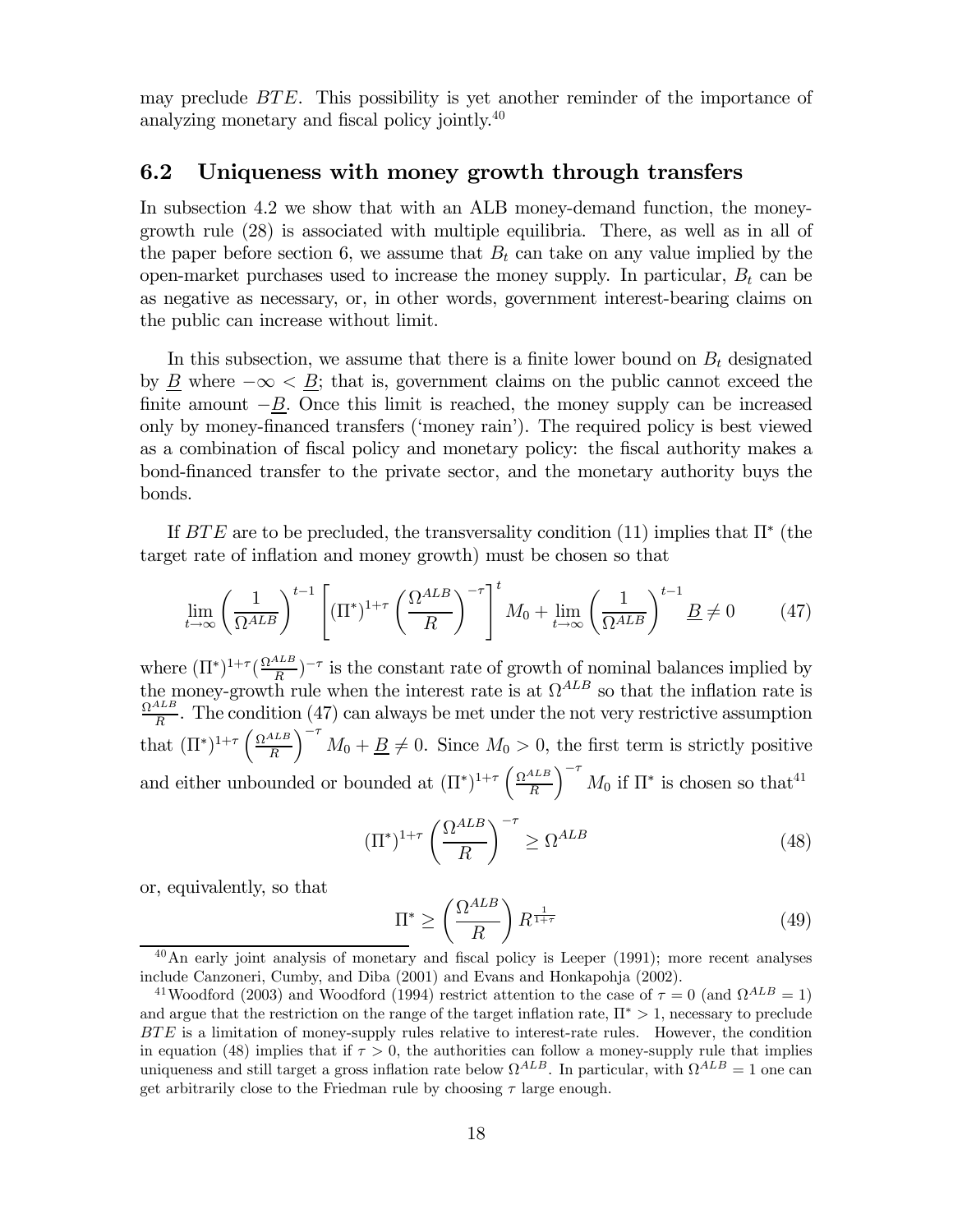The second term is either zero or bounded at  $\underline{B}$  as  $\Omega^{ALB} \geq 1$ . Therefore, (47) is satisfied no matter whether the first term is bounded or not.<sup>42</sup> Note that equation (49) implies uniqueness can be consistent with  $\Pi^* < \Omega^{ALB}$  if  $\tau > 0$  and, in particular, with  $\Pi^*$  arbitrarily close to its Friedman-rule value of  $\frac{1}{R}$  if  $\Omega^{ALB} = 1$  and  $\tau$  is large enough. $43$ 

## 6.3 An illustration of the insufficiency of balanced-budget fiscal policy for precluding BTE

In section 6.1, we show that a balanced-budget policy precludes  $BTE$  when the interest rate is always at a lower bound of one. Here we show that a balanced-budget policy may not preclude BTE even if the interest rate is at a lower bound of one infinitely often. We assume that there is regular and perfectly foreseen variation in productivity, e.g. seasonal variation. In our example, there is a  $BTE$  in which the interest rate fluctuates between one and a value greater than one.

Consider the following period utility function with time-varying productivity,  $\rho_t$ :

$$
-(1/2)(\psi - C_t)^2 - [1/(2\rho_t)]Y_t^2 + V(m_t)
$$
\n(50)

Solutions for the model with this utility function can be obtained using the procedure for the constant-productivity case. We report only the results needed to make our point.

Equations  $(50)$ ,  $(4)$  and  $(6)$  imply that the nominal and real interest rates are given by

$$
I_t = R_t \Pi_{t+1}, \qquad R_t = \left(\frac{1}{\beta}\right) \frac{1 + \rho_{t+1}}{1 + \rho_t} \tag{51}
$$

Today's real interest rate,  $R_t$ , is high if productivity increases between today and tomorrow and *vice versa*. Therefore, the 'target' interest rate,  $I_t^*$ , must vary if the inflation rate is always to be at its fixed target,  $\Pi^{*,44}$ 

$$
I_t^* = R_t \Pi^* \tag{52}
$$

 $^{42}$ In a model in which the lower bound on the gross interest rate is one, Woodford (1994) shows that a money-growth rule in combination with the condition that  $B_t = 0 \forall t$  is associated with uniqueness as long as gross money growth is equal to or larger than one  $(\Pi^* \geq 1$  in our notation). When the public holds no government bonds, money must be increased by money-transfers. A money-growth rule with  $\Pi^* > \Omega^{ALB}$  then corresponds to the class of fiscal policies discussed in is subsection with  $\Gamma > \Omega^{ALB}$ , since the nominal growth rate of money is equal to the nominal growth rate of government bonds. Benhabib, Schmitt-Grohe, and Uribe (2001a) show that multiple equilibria are precluded under money-growth rules when  $B_t \geq 0$ . As we have shown the lower bound on  $B_t$  can be negative. What is needed is that money be supplied with lump-sum transfers instead of open-market operations after some point

<sup>&</sup>lt;sup>43</sup>Woodford (1994, 2003) restricts attention to the case of  $\tau = 0$  (and  $\Omega^{ALB} = 1$ ) and argues that the restriction on the range of the target inflation rate,  $\Pi^* > 1$ , necessary to preclude BTE is a limitation of money-supply rules relative to interest-rate rules.

<sup>44</sup>A similar relation is discussed in Woodford (2001b).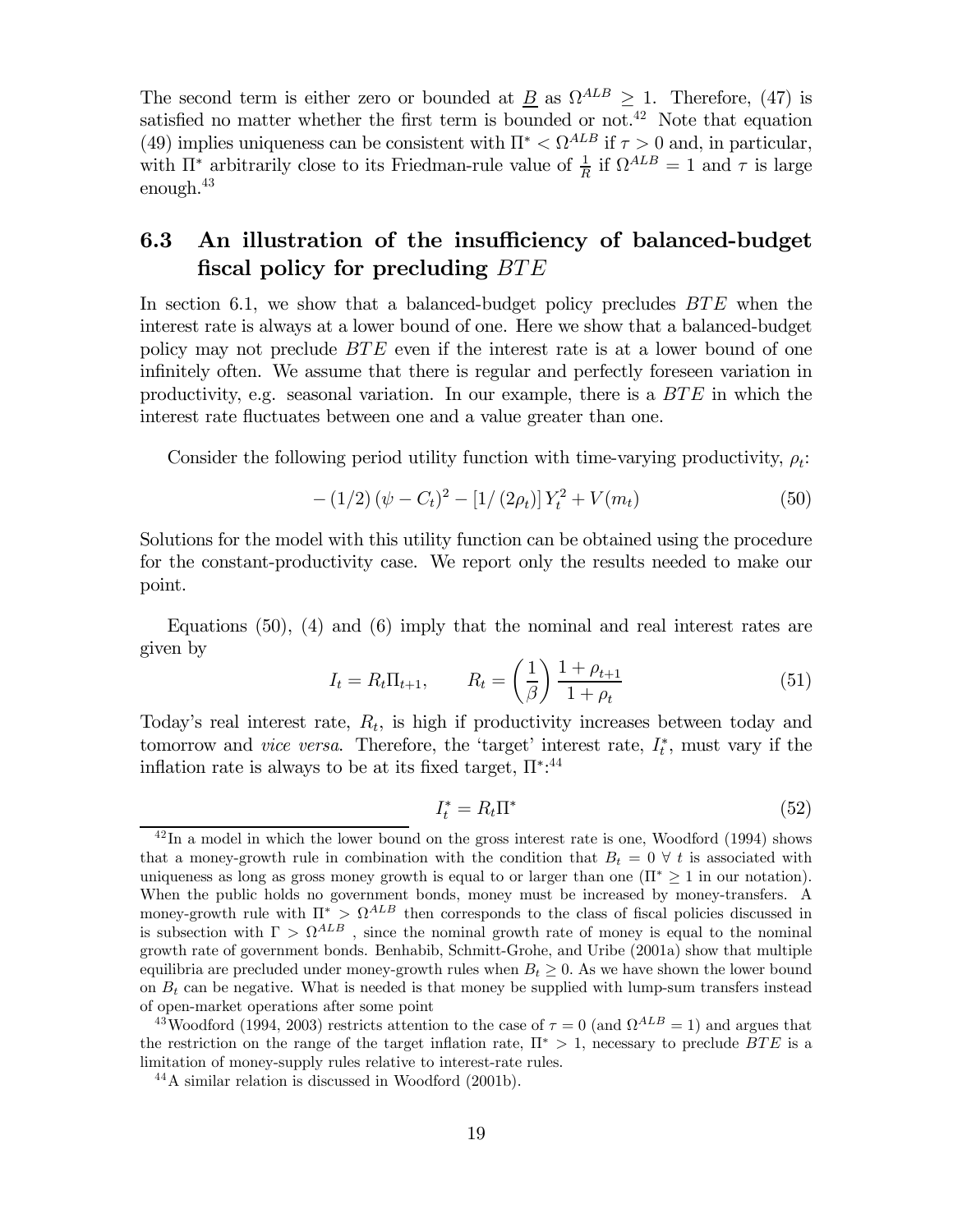We consider a simple example in which (a) the attainable lower bound on the nominal interest rate is unity,  $\Omega^{ALB} = 1$ , (b)  $\rho_t$  alternates between a high value  $(\rho_{even})$  in even periods and a low value  $(\rho_{odd})$  in odd periods,

$$
R_{even} = \frac{1}{\beta \Delta} < R_{odd} = \frac{\Delta}{\beta} = R_{even} \Delta^2, \qquad \Delta = \frac{1 + \rho_{even}}{1 + \rho_{odd}} > 1 \tag{53}
$$

and (c)  $\Pi^*$  is set high enough that  $I_t^* \geq \Omega^{ALB} = 1$  for all  $R_t$  which according to equations (52) and (53) implies that  $\Pi^*$  must be chosen so that<sup>45</sup>

$$
\Pi^* \ge \frac{1}{R_{even}} > \frac{1}{R_{odd}}\tag{54}
$$

If  $I_0$  is at the lower bound of one, equations (51) and (54) imply that  $\Pi_1 = 1/R_0 =$  $1/R_{even} \leq \Pi^*$ . From the interest-rate rule (18) with a time varying  $I_t^*$  and equation  $(52)$ , it follows that  $I_1$  is above the lower bound if

$$
I_1 = I_1^* \left(\frac{\Pi_1}{\Pi^*}\right)^{\lambda} = R_1 \Pi^* \left(\frac{1}{R_0 \Pi^*}\right)^{\lambda} = \Pi^* \left(\frac{1}{R_{even}^{\lambda}}\right) = 1 \tag{55}
$$

From equation (53) it follows that the condition (55) is satisfied if

$$
\frac{R_{odd}}{R_{even}^{\lambda}} = R_{even}^{1-\lambda} \Delta^2 > \Pi^*^{\lambda-1}
$$
\n(56)

Given  $\Pi^*$ , condition (56) is met if  $\Delta$  is high enough. Both (54) and (56) are met for some admissible parameter values, and we assume that they are met in the rest of this subsection.<sup>46</sup>

 $I_2$  is at the lower bound again. Given  $I_1 > 1$  and  $\Pi_1 = 1/R_{even}$ ,  $\Pi_2$  is given by the difference equation (19) that applies when  $I_t > 1$ :

$$
\Pi_2 = (\Pi^*)^{1-\lambda} (\Pi_1)^{\lambda} = (\Pi^*)^{1-\lambda} (1/R_{even})^{\lambda}, \tag{57}
$$

Given the interest-rate rule  $(18)$  and inequality  $(54)$ ,  $I_2$  is

$$
I_2 = \max\left[1, \left(R_{even}\Pi^*\right)\left(\frac{\Pi^{*(1-\lambda)}(1/R_{even})^{\lambda}}{\Pi^*}\right)^{\lambda}\right] = \max\left[1, \left(R_{even}\Pi^*\right)^{1-\lambda^2}\right] = 1 \quad (58)
$$

 $\frac{45}{4}$   $\pi^*$  <  $\beta/\Delta$  cannot be attained because  $I^*$  would be below a lower bound of one. As noted by Krugman (1998) being in a liquidity trap in which  $I_t$  is at its lower bound has only nominal consequences in a flexible-price model but has real consequences in a sticky-price model because output has to adjust. For example, Svensson (2000) considers what happens when Π∗ is too low and how it can credibly be raised.

<sup>46</sup>For example, the combination  $\beta = .95$ ,  $\Delta = 1.1$ ,  $\Pi^* = 1.06$ , and  $\lambda = 1.5$  satisfy both (54) and (56), since  $\Pi^* = 1.06 > 0.95 * 1.1 = 1.045 = 1/R_{even}$  and  $(1/R_{even})^{1-\lambda}\Delta^2 = (1/.95 * 1.1)^{0.5} * 1.1^2$  $= 1.2369 > (\Pi^*)^{\lambda - 1} = 1.0296.$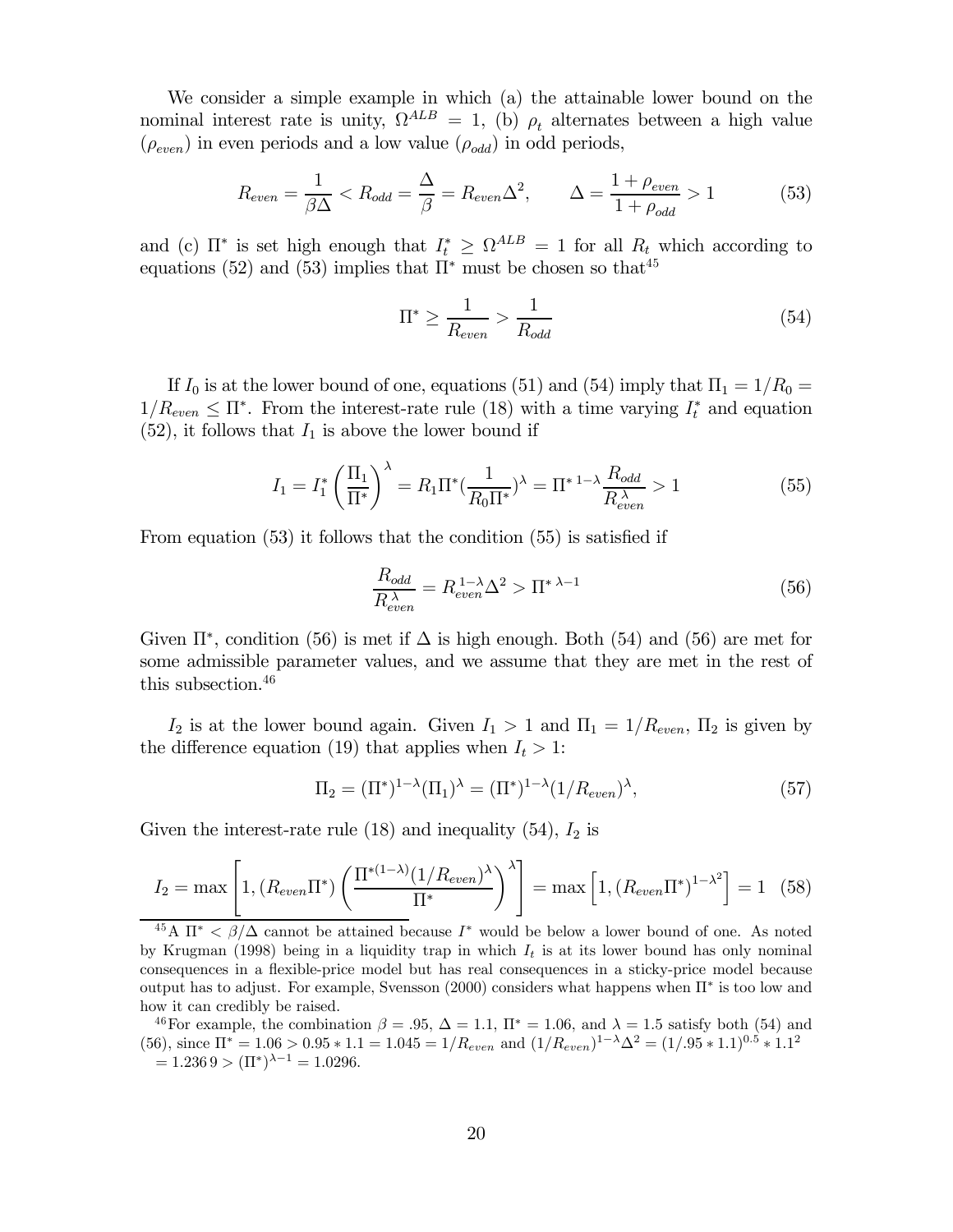By induction, interest rates, real interest rates, and inflation rates are

$$
I_{even} = 1
$$

$$
I_{odd} = (R_{even}\Pi^*)^{1-\lambda}\Delta^2 > 1
$$

$$
R_{even}
$$

$$
R_{odd} = R_{even}\Delta^2 > R_{even}
$$

$$
\Pi_{odd} = 1/R_{even}
$$

$$
\Pi_{even} = (R_{even}\Pi^*)^{1-\lambda}(1/R_{even}) < 1/R_{even}
$$

$$
(59)
$$

since we are assuming that  $R_{even} \Pi^* \geq 1$ . The interest rate in odd periods,  $I_{odd} =$  $I_{odd}^*(\Pi_{odd}/\Pi^*)^{\lambda}$ , is high because both the target interest rate and actual inflation rate are high:  $I_{odd}^* = R_{odd} \Pi^*$  is high because  $R_{odd}$  is high, and  $\Pi_{odd} = 1/R_{even}$  is high even though  $I_{even}$  is at the lower bound because  $R_{even}$  is low.

It follows that BTE are possible in our example with variable productivity and a balanced budget. The transversality condition is met because the interest rate alternates between one and a value greater than one. As pointed out by Benhabib, Schmitt-Grohe, and Uribe (2001a), a balanced-budget policy precludes only equilibria in which the central bank commits to keep the interest rate equal to one no matter what happens to inflation.

# 7 Concluding remarks

Under many specifications of monetary policy, standard models may exhibit pricelevel indeterminacy. That is, they may have multiple equilibria that include both a locally-unique steady-state target (inflation-rate) equilibrium  $(TE)$  and multiple below-target equilibria  $(BTE)$ , equilibria in which the inflation rate is always below target and is constant or eventually reaches or asymptotically approaches a belowtarget value.

Rules with either the (nominal) interest rate or money growth as instruments are consistent with price-level indeterminacy in the presence of a conventionally-defined liquidity trap, a situation in which bonds and money are perfect substitutes at either a positive or zero nominal interest rate. Interest-rate and money-growth rules may also be consistent with indeterminacy even if there is no liquidity trap for one of two reasons. First, an interest-rate rule may keep the interest rate above a policydetermined lower bound. Second, with either an interest-rate rule or a money-growth rule, money demand may imply a lower bound on the interest rate so that the interest rate cannot be lowered 'enough' even though it can always be lowered somewhat.

We have found that implementing monetary policy by setting money growth instead of the interest rate makes a difference only if the economy is in a liquidity trap and money is injected without open-market operations, e.g. by lump sum transfers. Under these conditions, a money-growth rule, more accurately viewed as a combination of a money-growth and fiscal-policy rules, may preclude BTE when an interest-rate rule does not.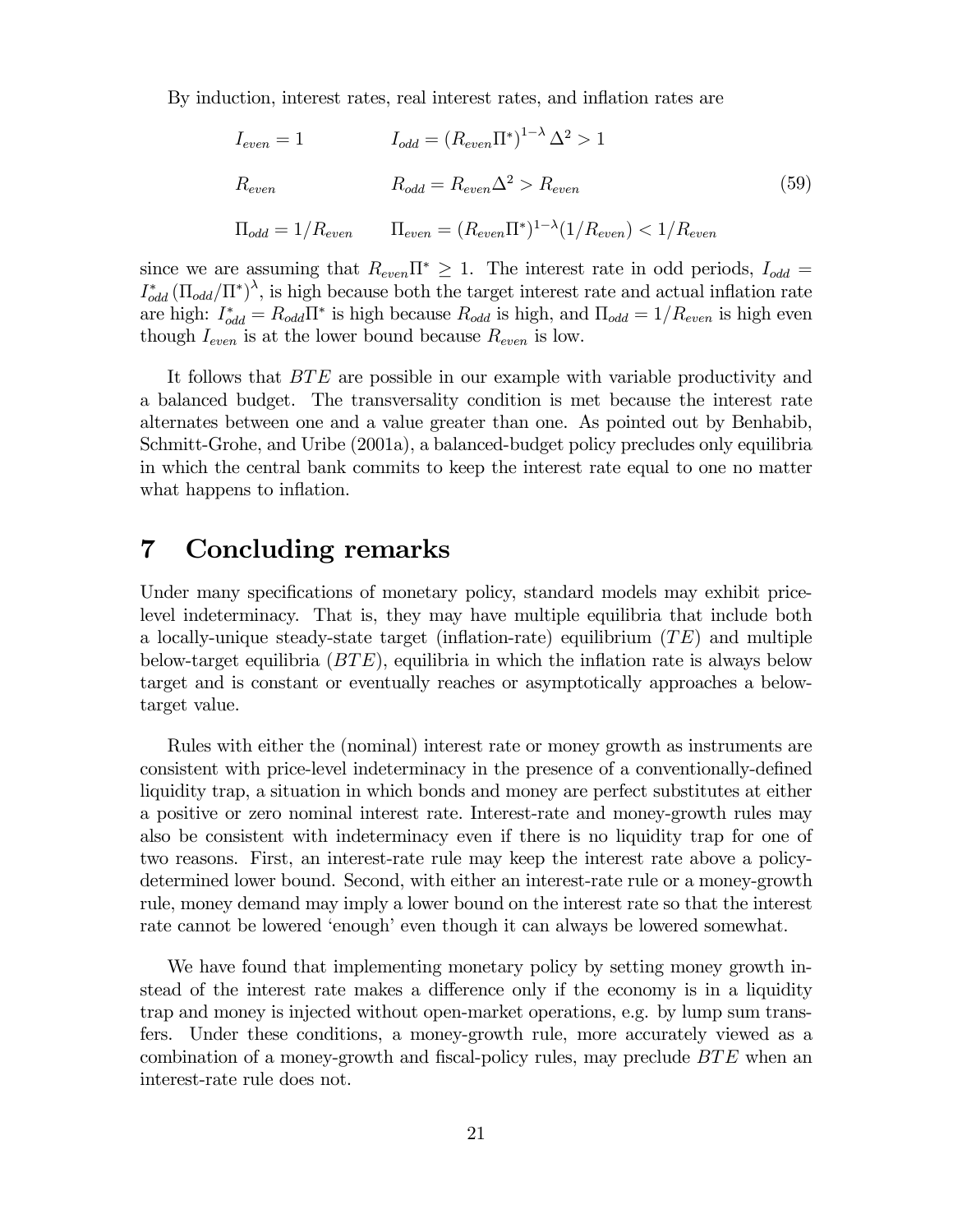The above results all apply when the interest rate and money growth respond monotonically to eliminate deviations in the current inflation rate from its target value. We have expanded on the observation made in Benhabib, Schmitt-Grohe, and Uribe (2001b) that a unique steady-state inflation rate may be implied by interestrate rules that are non-monotonic in the current inflation rate and have shown that an analogous result holds for non-monotonic money-growth rules. We also show that a unique steady state inflation rate is implied by an asymmetric interest-rate rule that calls for a response not only to current inflation but also to expected future inflation, with the response to expected future inflation being stronger when the current inflation rate is below target.

Conclusions about determinacy under alternative monetary rules depend on fiscal policy as measured by the growth rate of total nominal government debt. There is always a class of fiscal policies that can preclude BTE no matter what the monetary policy because with those policies BTE paths violate the transversality condition. Balanced budget fiscal policy can preclude BTE if the interest rate is always at a zero lower bound. However, it cannot do so if the lower bound on the interest rate is positive or if productivity is variable even though the interest rate is at a lower bound of zero infinitely often.

As stated in the introduction, it is not yet clear whether the existence of  $BTE$  is an important problem or a curiosum. Some have argued that BTE are of little interest for theoretical reasons. McCallum (2001, 2003) uses his 'minimum state variable' criterion as one way of determining which equilibria are of interest. In terms of our model, he shows that the locally-unique  $TE$  meets this criterion while the multiplicity of BTE equilibria associated with the below-target steady state, often referred to as 'sun-spot' equilibria, do not. Both McCallum (2001, 2003) and Evans and Honkapohja (2002) use stability under a particular type of learning as an alternative criterion. In terms of our model, they show that the  $TE$  is stable under learning while the  $BTE$ are not. Although these theoretical arguments are attractive, not all analysts are completely convinced by them.

Our analysis suggests another more practical reason for focusing on the TE. The combination of any of a range of small deficits with a standard interest-rate or moneysupply rule guarantees that the  $TE$  is the unique equilibrium because the deficit precludes  $BTE$ . This observation suggests that  $BTE$  may not be a matter for concern in most OECD countries. Most of these countries run positive but relatively small government deficits on average so their fiscal policies may preclude BTE. This possibility provides another illustration of the importance of analyzing monetary and fiscal policy jointly.

It might be argued that Japan has been in a BTE for the last several years. Although this argument cannot be rejected out of hand, there is a good reason to question it. Japan has had near-zero interest rates and deflation despite the fact that the growth rate of nominal government debt has exceeded nominal interest rates on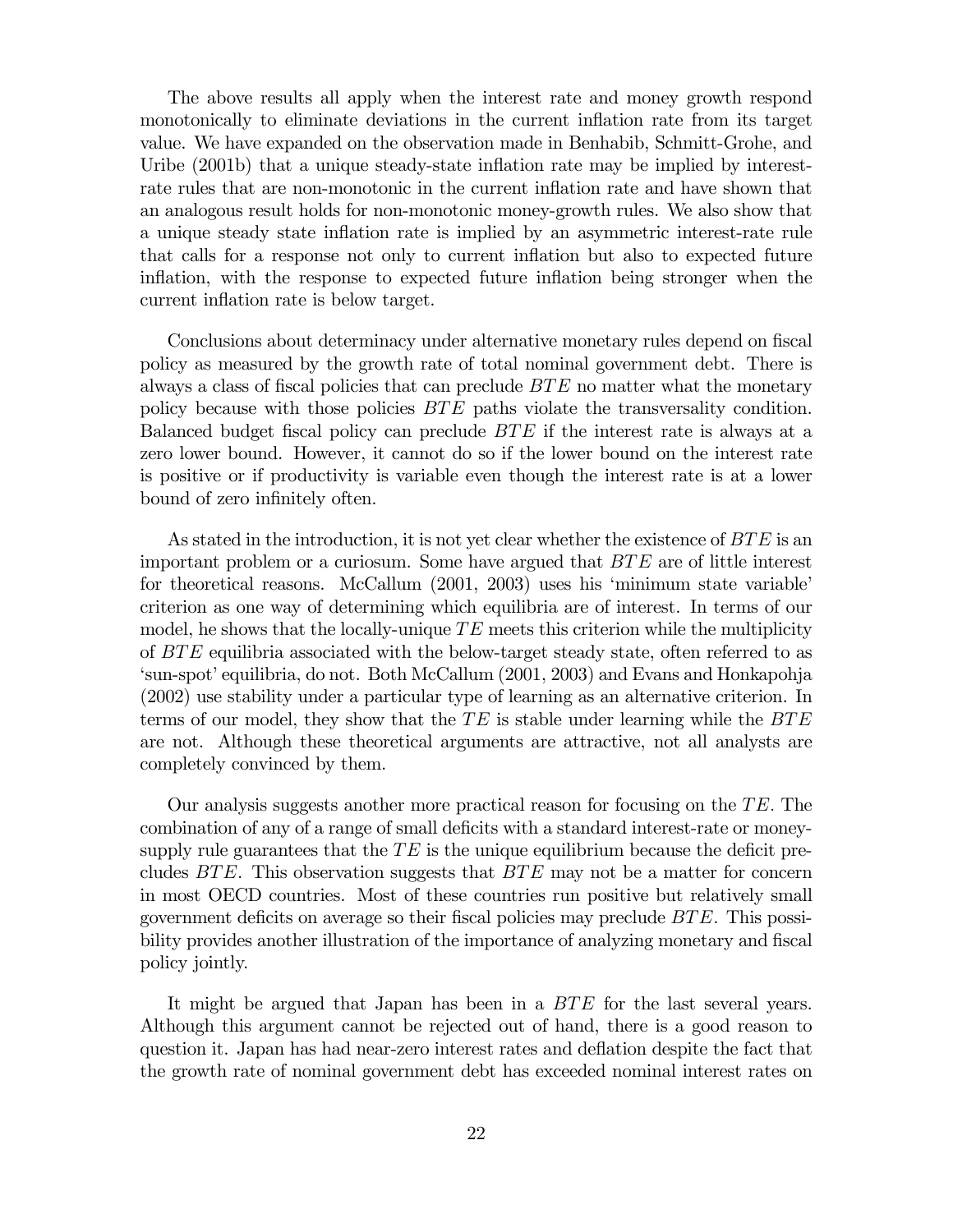government debt. That is, according to our analysis, fiscal policy was too expansionary to be consistent with a BTE.

Many analysts have concluded that the Japanese situation is better described as a standard 'liquidity-trap equilibrium'  $(LTE)$ . A LTE could arise, for example, if there were a large negative demand shock in the presence of wage and price inertia. In order for output to be equal to potential it would be necessary for the real interest rate to fall below zero. However, the nominal interest rate could not be driven below zero because of a liquidity trap as conventionally defined. Furthermore, expected inflation might not move in the right direction or by the right amount to reduce the real interest rate as much as is required.

For some policies, appropriateness depends crucially on whether one is concerned about  $LTE$  or  $BTE$ , but, for others, it does not. For example, it is often suggested that Japan should announce a higher target inflation rate. Raising the target inflation rate (or increasing the money supply even though the interest rate is at the lower bound) can help an economy escape from an  $LTE$  by raising expected future inflation thereby lowering the real interest rate.<sup>47</sup> However, we have shown that this policy cannot help escape from a BTE because the target inflation rate is irrelevant for this type of equilibrium. In contrast, no matter which type of unintended equilibrium one is trying to avoid, there is a strong case for a more aggressive response to inflation when it is below target. It has been stressed that more aggressive easing reduces the chances of falling into  $LTE$  in which policymakers must rely on less familiar instruments with more uncertain effects.<sup> $48$ </sup> We have shown that responding more aggressively to expected inflation when current inflation is below target makes it possible to avoid BTE.

<sup>47</sup>See, for example, Krugman (1998).

<sup>48</sup>See, for example, Orphanides and Wieland (2000).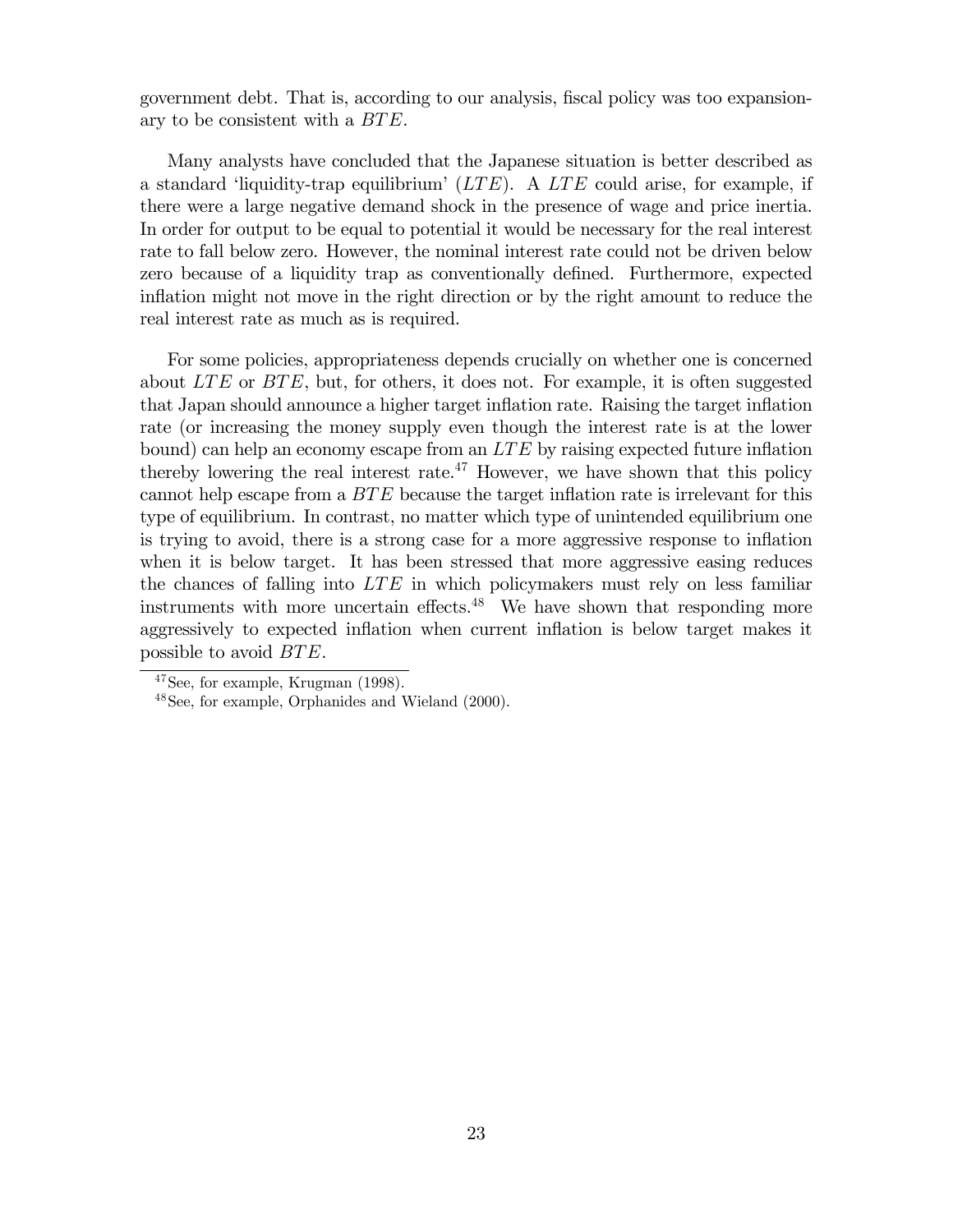# References

- Benhabib, J., S. Schmitt-Grohe, and M. Uribe (1998) "Monetary Policy and Multiple Equilibria", Finance and Economics Discussion Series 1998-29, Federal Reserve Board.
- Benhabib, J., S. Schmitt-Grohe, and M. Uribe (2001a) "Avoiding Liquidity Traps", Journal of Political Economy, 110, 535—563.
- Benhabib, J., S. Schmitt-Grohe, and M. Uribe (2001c) "Monetary Policy and Multiple Equilibria", American Economic Review, 91, 167—185.
- Benhabib, J., S. Schmitt-Grohe, and M. Uribe (2001b) "The Perils of Taylor Rules", Journal of Economic Theory, 96, 40—69.
- Bernanke, B. S., and V. Reinhart (2004) "Monetary Policy at Very Low Nominal Interest Rates", American Economic Review, 94, forthcoming.
- Canzoneri, M. B., R. E. Cumby, and B. T. Diba (2001) "Is the Price Level Determined by the Needs of Fiscal Solvency?", American Economic Review, 91, 1221—1238.
- Christiano, L. J., and M. Rostagno (2001) "Money Growth Monitoring and the Taylor Rule", NBER Working Paper 8539, National Bureau of Economic Research.
- Eggertson, G., and M. Woodford (2003) "The Zero Bound on Interest Rates and Optimal Monetary Policy", Processed, IMF and Princeton University.
- Evans, G. W., and S. Honkapohja (2002) "Policy Interaction, Learning and the Fiscal Theory of Prices", Processed, University of Helsinki, (http://ideas.repec.org/ e/pho12.html).
- Evans, G. W., and S. Honkapohja (2003) "Policy Interaction, Expectations and the Liquidity Trap", Processed, University of Helsinki, (http://ideas.repec.org/  $e/\text{pho12.html}$ .
- Krugman, P. (1998) "It's Baack: Japan's Slump and Return of the Liquidity Trap", Brookings Papers on Economic Activity, 2, 137—187.
- Leeper, E. (1991) "Equilibria under 'Active' and 'Passive' Monetary Policies", Journal of Monetary Economics, 27, 129—147.
- McCallum, B. T. (2001) "Inflation Targeting and the Liquidity Trap", in N. Loayza and R. Soto (eds.) Inflation Targeting: Design, Performance, Challenges, Central Bank of Chile, Santiago, 395—497 (NBER Working Paper 8225).
- Obstfeld, M., and K. Rogoff (1983) "Speculative hyperinflations in maximizing models: Can we rule them out?", Journal of Political Economy, 91, 675—687.
- Obstfeld, M., and K. Rogoff (1986) "Ruling Out Divergent Speculative Bubbles", Journal of Monetary Economics, 17, 349—362.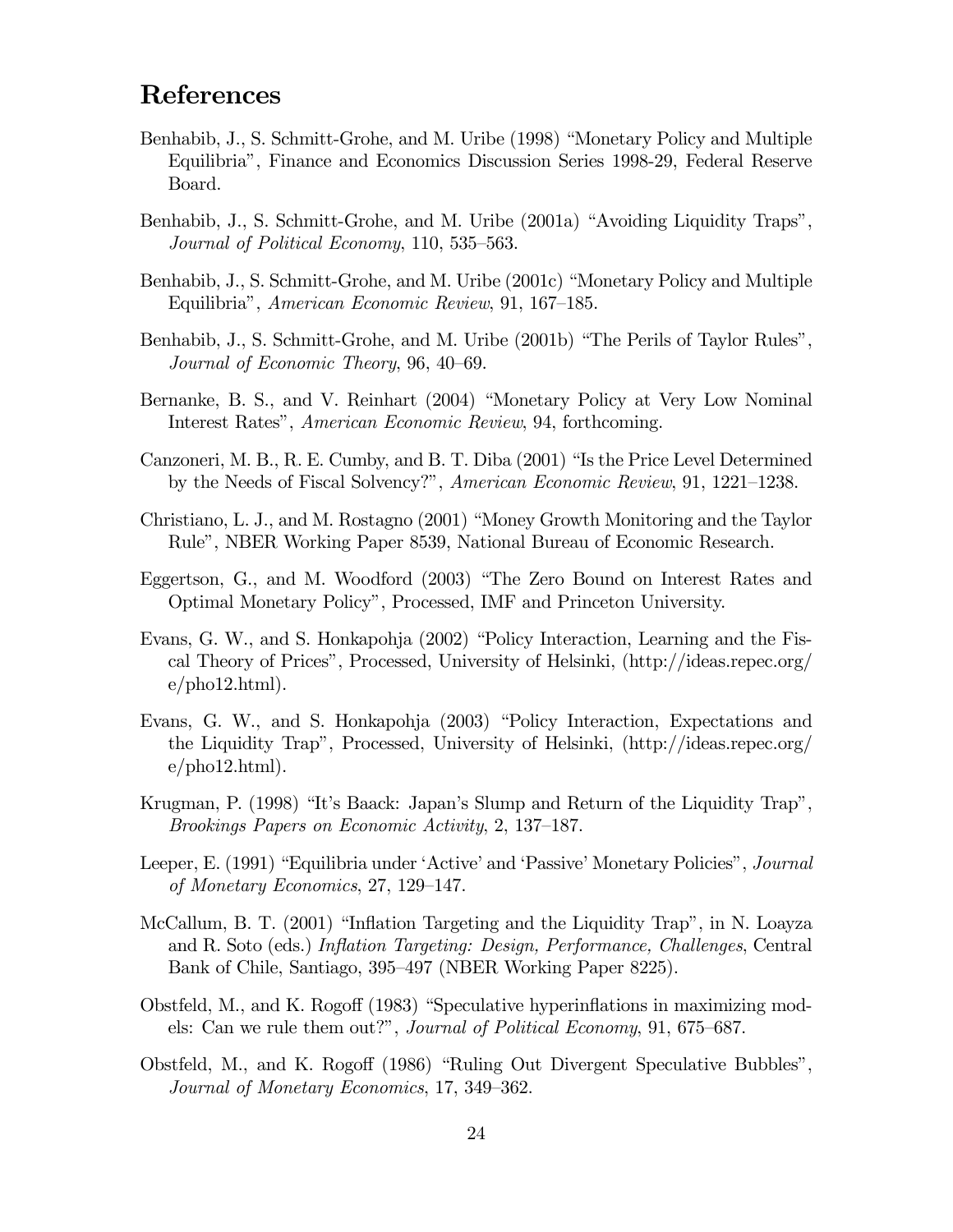- Obstfeld, M., and K. Rogoff (1996) Foundations of International Macroeconomics, MIT Press, Cambridge.
- Orphanides, A., and V. Wieland (2000) "Efficient Monetary Policy Design Near Price Stability", Journal of the Japanese and International Economies, 14, 327—365.
- Sargent, T. J. (1987) Macroeconomic Theory, Academic Press, New York, Second Edition.
- Schmitt-Grohe, S., and M. Uribe (2000) "Price Level Determinacy and Monetary Policy under a Balanced-Budget Requirement", Journal of Monetary Economics, 45, 211—246.
- Svensson, L. E. O. (2000) "The Zero Bound in an Open Economy: A Foolproof Way of Escaping from a Liquidity Trap", NBER Working Paper 7957, National Bureau of Econonmic Research.
- Woodford, M. (1994) "Monetary Policy and Price Level Determinacy in a Cash-in-Advance Economy", Economic Theory, 4, 345—380.
- Woodford, M. (2001a) "Fiscal Requirements for Price Stability", *Journal of Money*, Credit and Banking, 33, 669—728.
- Woodford, M. (2001b) "The Taylor Rule and Optimal Monetary Policy", processed, Princeton University.
- Woodford, M. (2003) Interest and Prices: Foundations of a Theory of Monetary Policy, Princeton University Press, Princeton.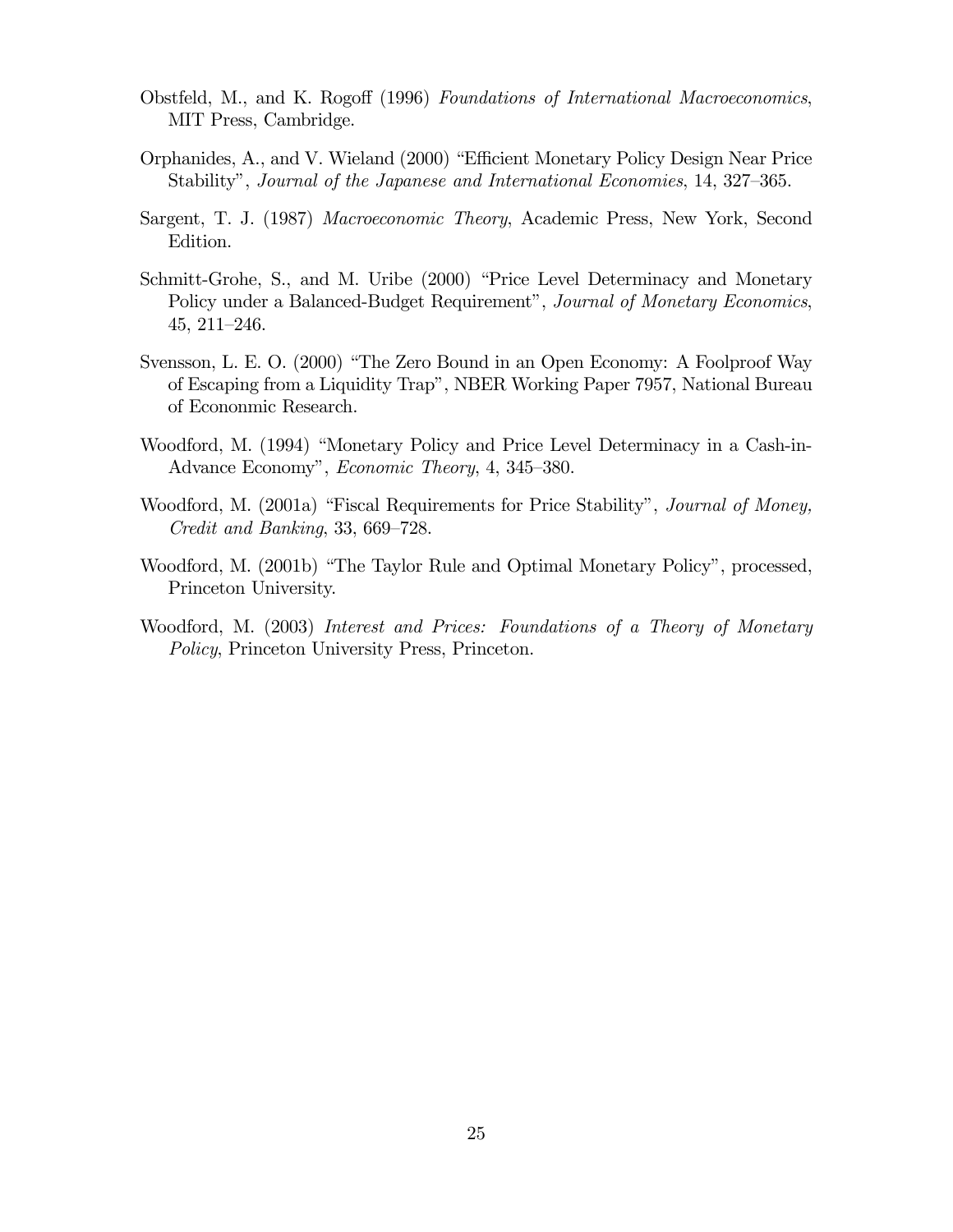

Figure 1: ULB and ALB money demands



Figure 2: Interest-rate rule and preference-determined lower bound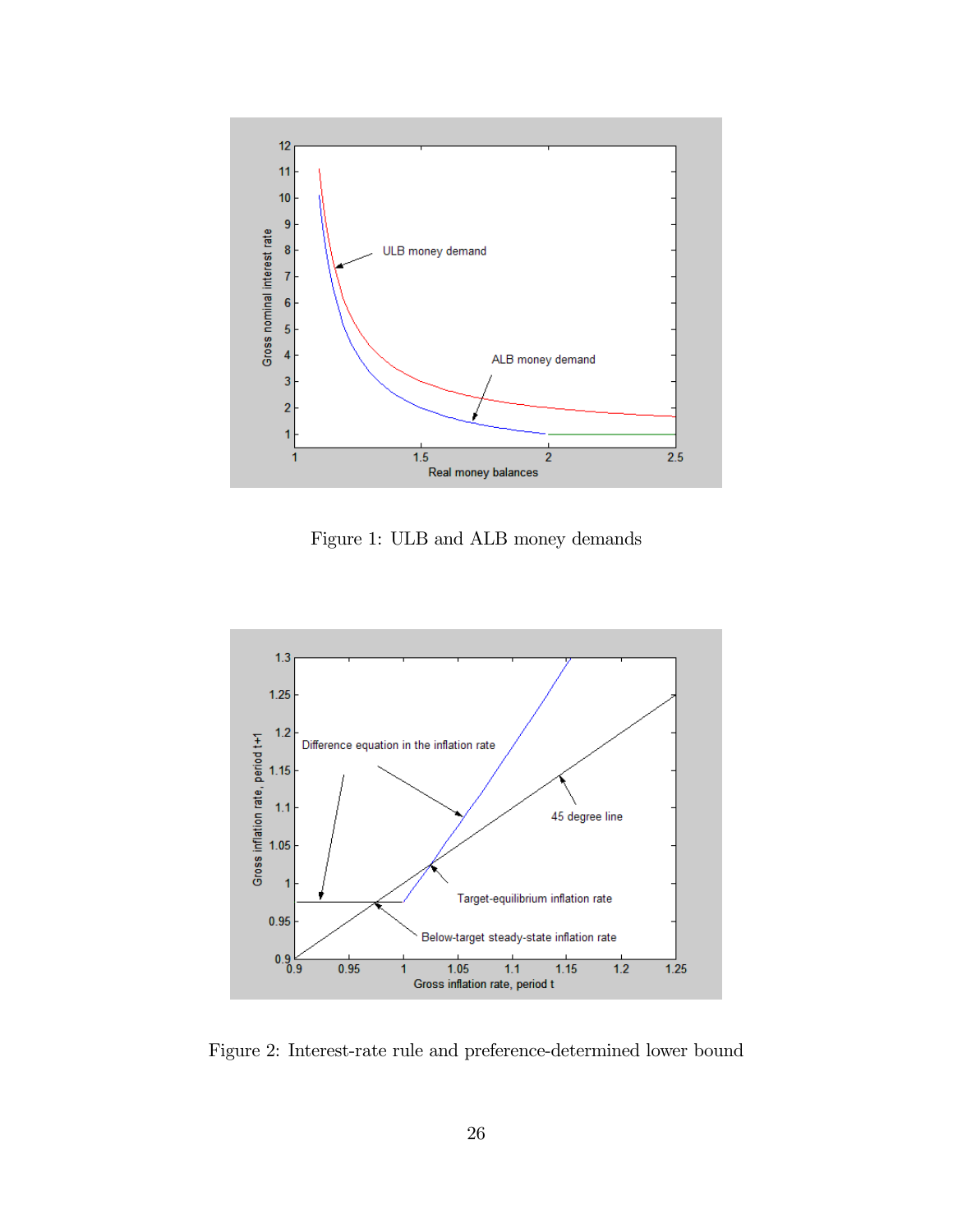

Figure 3: Interest-rate rule and policy-determined lower bound



Figure 4: Money-growth rule with unattainable lower bound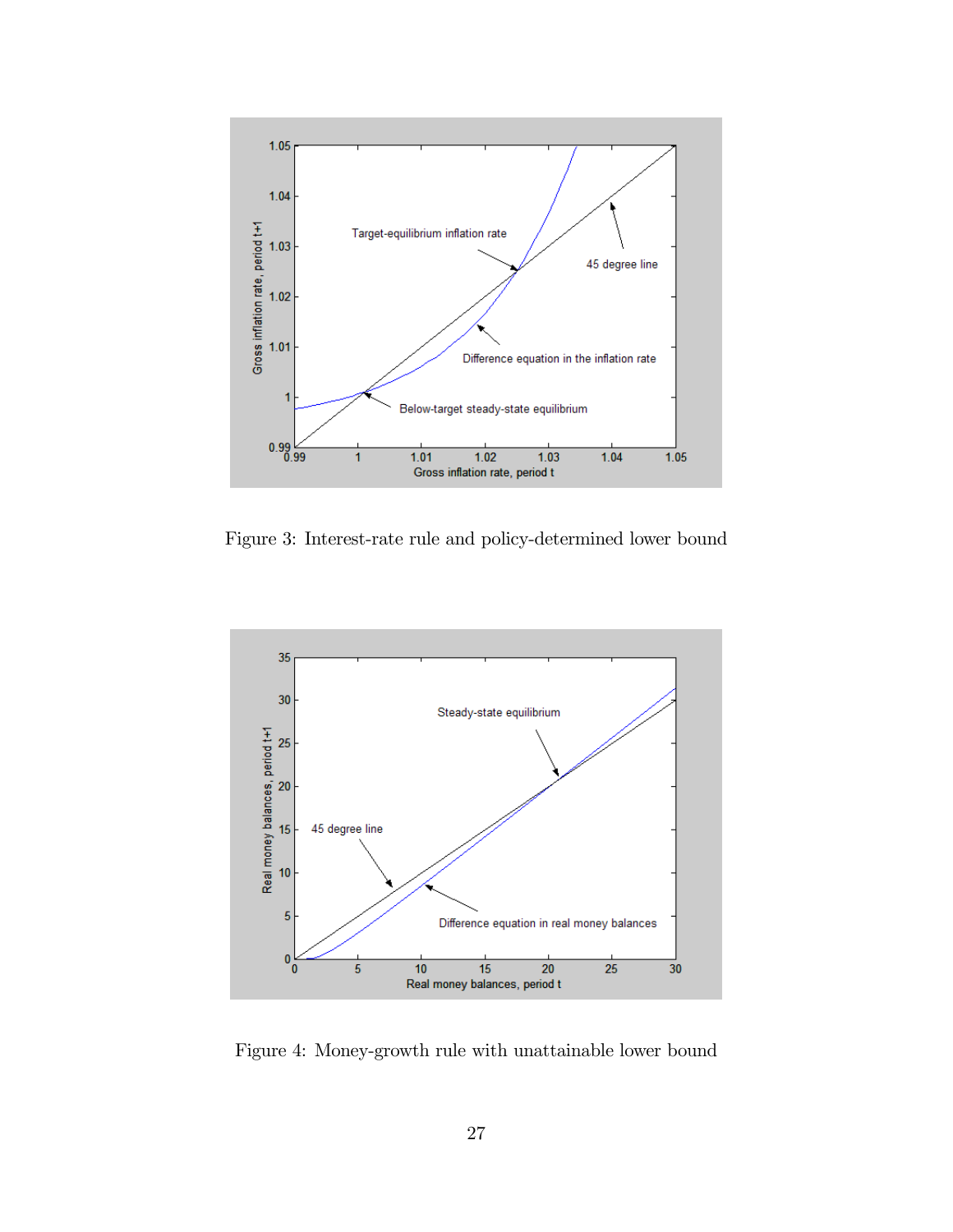

Figure 5: Money-growth rule with attainable lower bound



Figure 6: Non-monotonic interest-rate rule